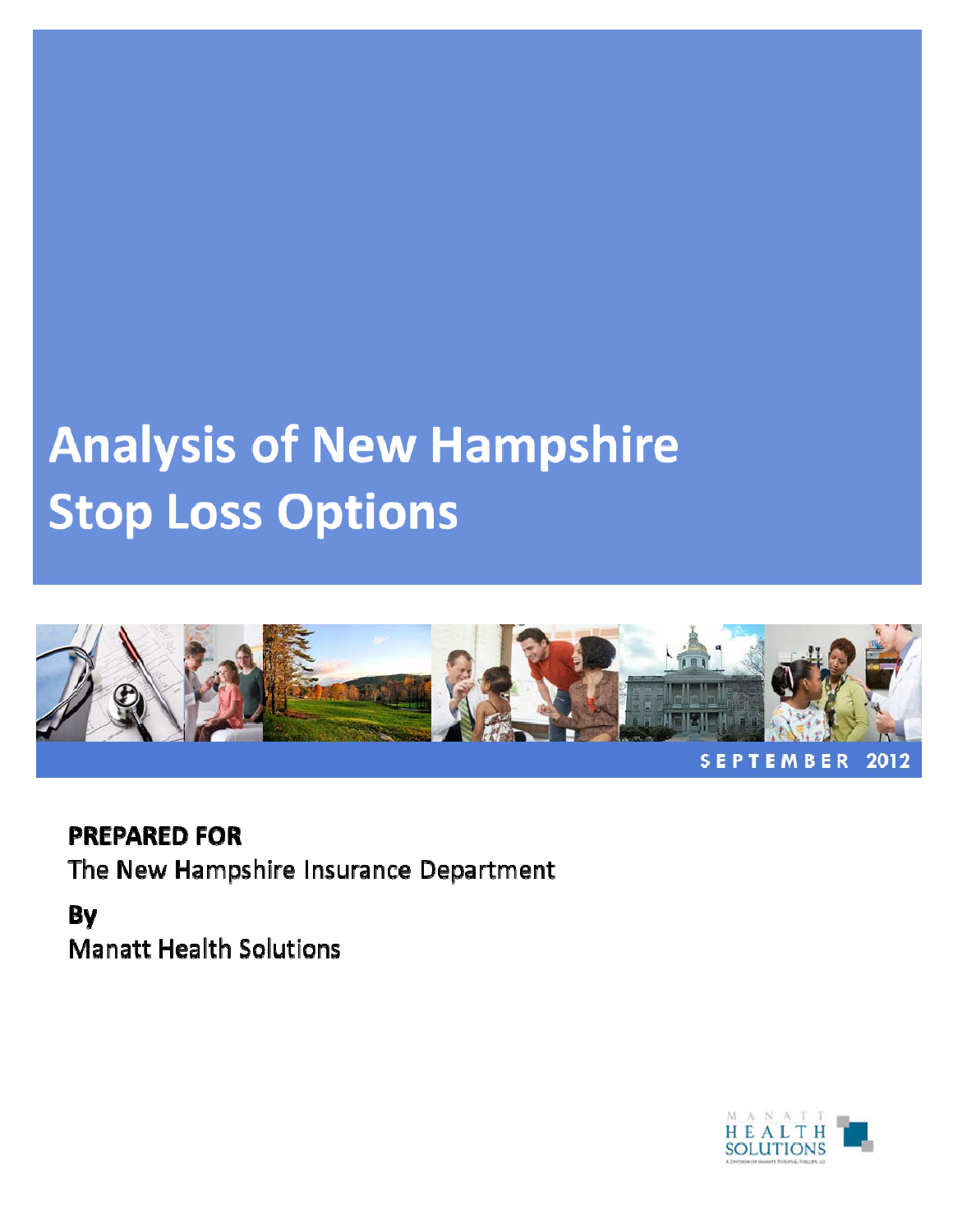| Small Group Rating in New Hampshire Today and Under the ACA 4 |
|---------------------------------------------------------------|
|                                                               |
|                                                               |
|                                                               |
|                                                               |
|                                                               |
|                                                               |
|                                                               |
|                                                               |
|                                                               |
|                                                               |
|                                                               |
|                                                               |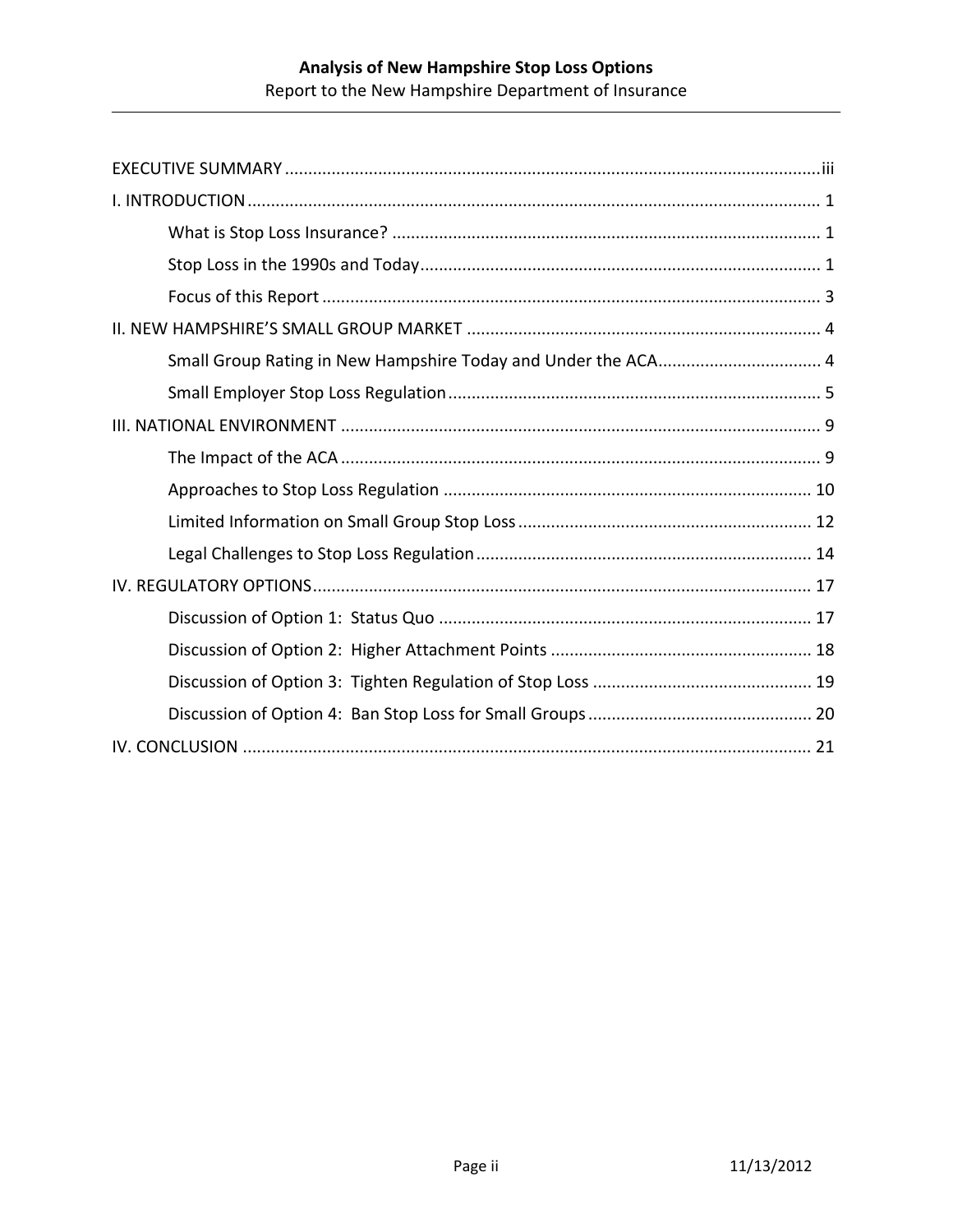# **Executive Summary**

The purpose of this report is to assess options for regulating stop loss insurance in light of changing dynamics in New Hampshire's small group health insurance market. This report describes the New Hampshire small group health insurance market today, explores the potential impact of the Affordable Care Act ("ACA"), and assesses the need for and possible options with respect to stop loss regulation reform.

*What is Stop Loss Insurance?* Stop loss insurance provides protection from unanticipated and unusual costs to employers that "self‐fund" health insurance. When employers self‐fund, they retain the risk of high medical claims costs. Stop loss insurance helps self-funded employers hedge this risk by covering a defined level of catastrophic claims costs for individuals and/or for the group as a whole. For example, a stop loss policy with an individual "attachment point" of \$75,000 will cover excess medical claims costs for any individual who exceeds \$75,000 in claims in any given year.

*Why Regulate Stop Loss for Small Groups?* Stop loss regulations are intended to prevent an end run around rating laws in the small group health insurance market. Insurers selling health insurance to small groups (1‐50 employees) are subject to rating laws designed to pool risk across the market – causing more predictability and stability for small groups purchasing health insurance. However, rating laws also result in higher rates for small employers with healthier than average employees. Because self‐funding is not subject to small group rating laws, healthier small groups may seek to avoid rating laws by self-funding. Stop loss makes selffunding less risky, and therefore more attractive, for healthier small groups by covering claims above a designated attachment point. However, the lower the attachment point of the stop loss policy, the more it resembles risk-based insurance, rather than self-funding. And if too many healthy small groups leave the rate regulated risk‐based market for unregulated self‐ funding with low-risk stop loss policies, rates for those left in the small group insurance market could spike, ultimately destabilizing the market overall and forcing small employers to drop coverage.

*How Does Stop Loss Regulation Work?* Stop loss regulation seeks to prevent such policies from becoming a mechanism for avoiding health insurance regulation by setting minimum attachment points, which require self‐insured small groups to retain a certain level of risk. In 1995, following a wave of rate regulation in the small group market, the National Association of Insurance Commissioners ("NAIC") developed model stop loss legislation imposing a minimum individual attachment point of \$20,000, and additional limits on aggregate attachment points. In 2004, New Hampshire became one of the few states to fully adopt the NAIC model. Today, nearly half of all states have adopted some form of stop loss regulation, some with higher and some with lower attachment points than New Hampshire. With the passage of the ACA, states will be required to implement a new round of small group market rate reforms in 2014, raising new concerns about how much risk a self‐funded employer should be required to retain.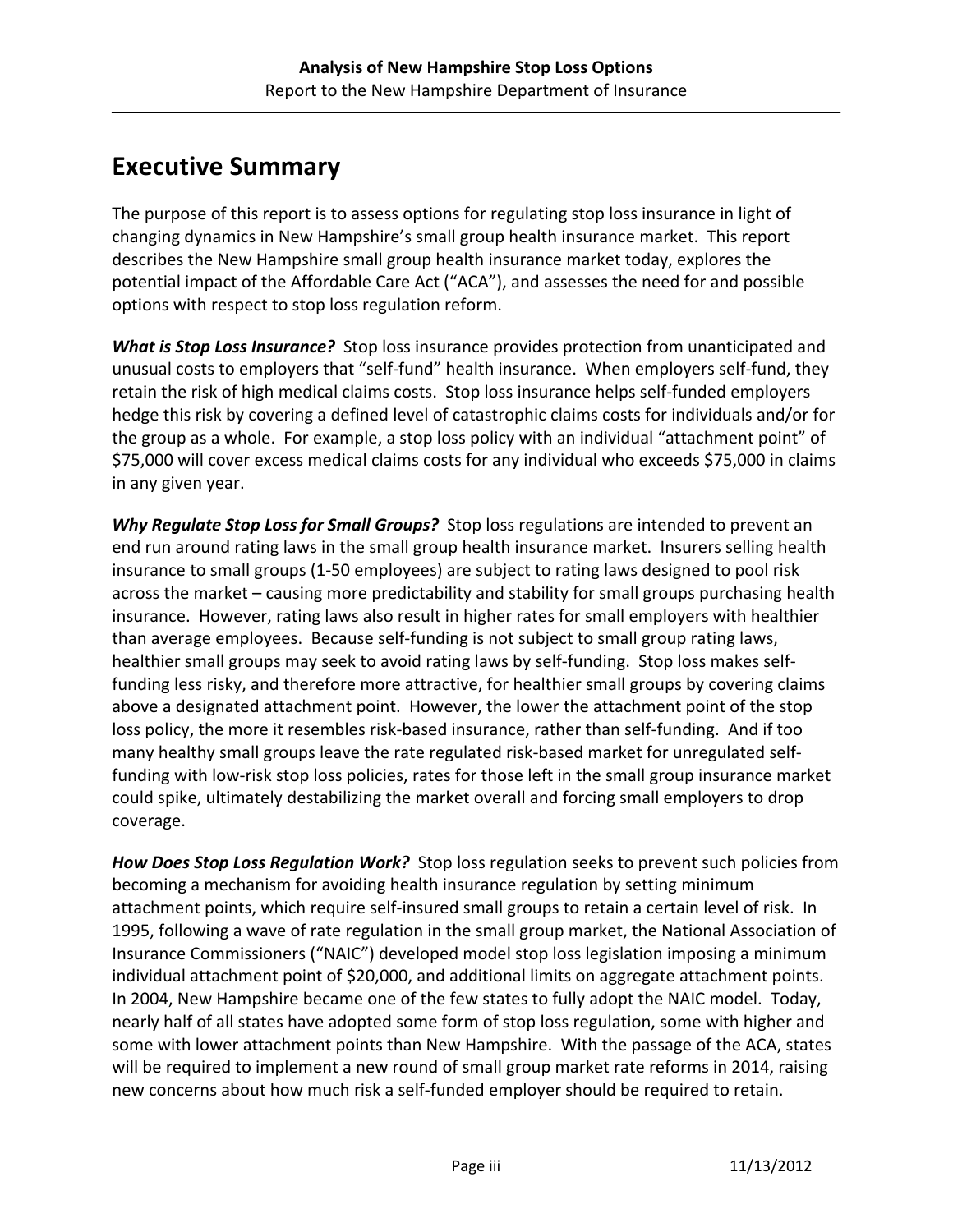#### *New Hampshire's Small Group Market*

*Small Group Rate Regulation.* Because New Hampshire's small group regulation already includes several ACA‐like features, it is possible that the ACA will have less impact than in other states where health status is currently an allowable rating factor, and rates are not already compressed. This may make New Hampshire less vulnerable to the market disruptions that may result from self‐insurance and stop loss coverage in less regulated states. However, the ACA rating reforms are not identical to New Hampshire's and will likely cause at least some shifts in small group coverage. The elimination of group size as a rating factor may prove to be the most significant change in New Hampshire as some of the largest small groups (35‐50 employees) may lose a significant rate break.

*Small Group Stop Loss Regulation.* New Hampshire currently requires self-funded small employers to retain responsibility for at least the first \$20,000 in claims costs for each individual, and sets some additional requirements in accordance with the NAIC model. New Hampshire Insurance Department ("Department") regulations also require small employer stop loss carriers to file annual reports.

There appears to be a low prevalence of stop loss in New Hampshire's small group market today. Leading brokers and insurers in New Hampshire are not selling stop loss to small groups and report little interest in such a product from their client bases. However, a general lack of comprehensive information about small group stop loss in New Hampshire leaves significant questions as to both the number of self‐funded small groups and the terms of their stop loss policies. Despite minimal stop loss filing activity, there were 900 self-funded small group market members in 2010, based on other data available to the New Hampshire Insurance Department. Whether the interest in and/or prevalence of stop loss will increase in 2014 remains to be seen.

#### *National Environment*

Although the exact impact of the ACA's market reforms will vary by state based on multiple factors, including the degree of current small group regulation and local market demographics, there appears to be a general consensus among state regulators that stop loss in the small group market needs to be reassessed in light of impending ACA reforms. Stop loss regulation is currently the subject of debate among state and federal regulators and market stakeholders across the nation struggling to understand (1) the potential impact of the ACA on a small employer's decision to self-fund, (2) the optimal minimum attachment point and/or regulatory approach to balance market stability and employer choice, and (3) whether there is adequate information to understand the impact of existing approaches to regulating stop loss in the small group market. In general, the goal is to strike a balance between controlling excessive "flight risk" – healthier groups leaving the insured market as their rates increase – through stop loss regulation, and "over‐regulating" to the point where stop loss is not available for groups that can legitimately self‐fund, potentially prompting some employers to drop coverage altogether.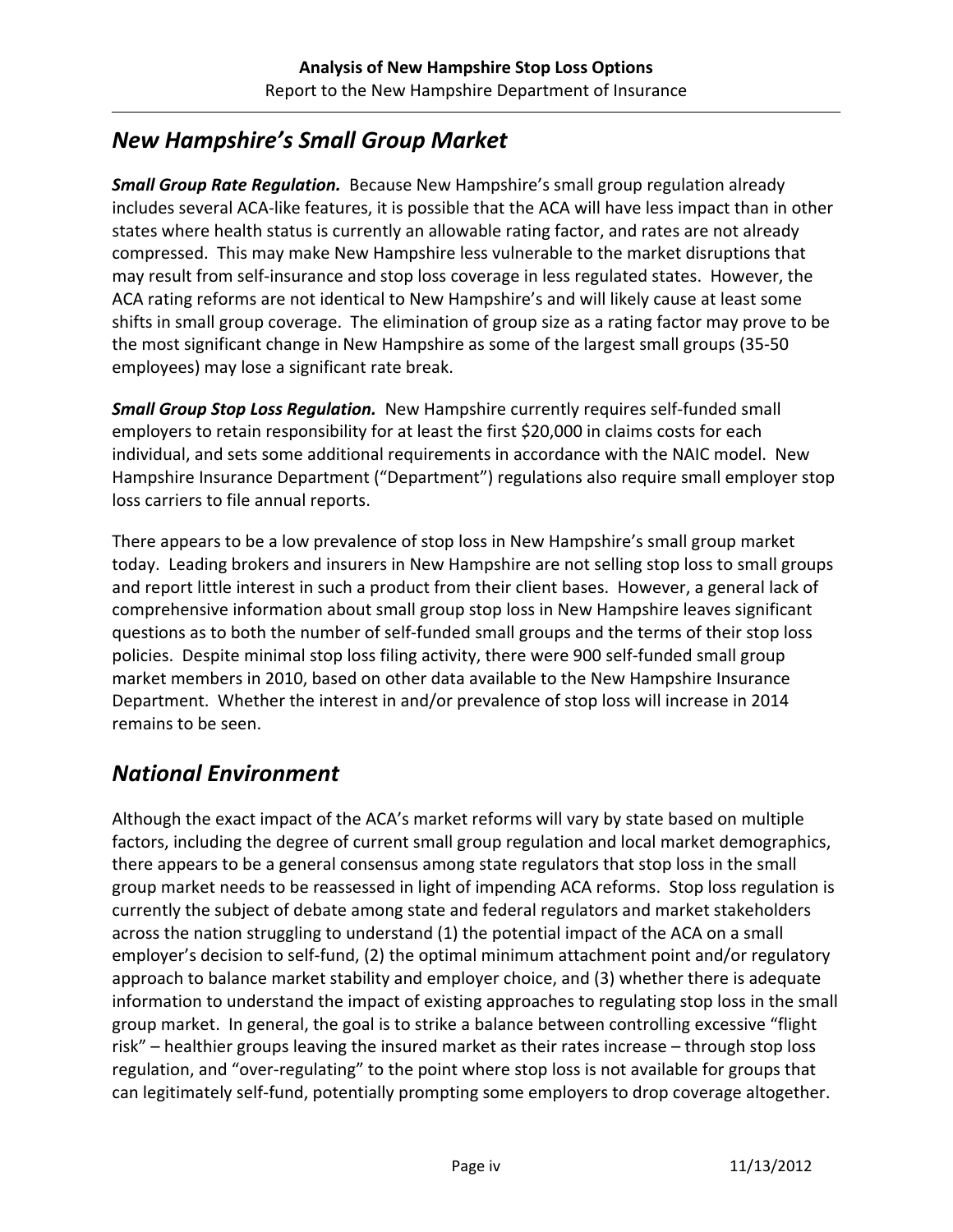#### **Approaches to Stop Loss Regulation**

*Minimum Attachment Points.* The primary regulatory approach to limiting the impact of stop loss has been to mandate minimum attachment points for stop loss insurance products. The question of whether \$20,000 is still the optimal amount is at the center of the current national debate. The NAIC self‐insurance subgroup recently recommended increasing the individual attachment point to \$60,000 (from \$20,000) and the minimum aggregate attachment point for small groups to the greater of: (i) \$15,000 times the number of group members; (ii) 130% of expected claims; or (iii) \$60,000. The committee plans to move this recommendation forward as proposed guidance, and public comment will be solicited.

*Other Regulatory Approaches.* Some states are concerned about the broader implications of stop loss coverage, including whether self‐funding in the small group market undermines consumer protections. The California legislature is considering a bill that would prohibit stop loss carriers from excluding any employee or dependent of a small employer from stop loss coverage based on actual or expected health status, a practice known as "lasering." Pennsylvania requires stop loss carriers to certify that the employer's bankruptcy will not relieve the carrier from the obligation to pay claims, and Vermont requires several actuarial certifications to ensure actuarially sound ratings. North Carolina takes a different tack by prohibiting small group carriers from selling stop loss insurance or serving as third party administrators ("TPAs"), and requiring stop loss carriers to comply with small group rating laws.

*Need for Better Data on Small Group Stop Loss.* Although stop loss is being marketed in the small group market today, and national brokers and carriers report some, though limited prevalence, remarkably little data exists on the availability or terms of coverage (attachment points, pricing, contract terms, etc.). In late April 2012, federal officials issued a tri-agency request for information ("RFI") seeking to understand the current and emerging stop loss markets, and the prevalence and consequences of stop loss at low attachment points. The fact that the RFI was issued suggests that the federal government may be contemplating regulating stop loss at the federal level.

#### *Regulatory Options*

New Hampshire has a range of approaches to choose from when considering stop loss insurance regulation.

*Option 1: Maintain the status quo.* New Hampshire could decide that current law, including prohibiting the sale of stop loss insurance policies with an individual attachment point below \$20,000 annually, provides the appropriate level of regulation. There is a set of competing considerations that are relevant to assessing this option.

• Current stop loss regulation appears to be well accepted in the New Hampshire marketplace.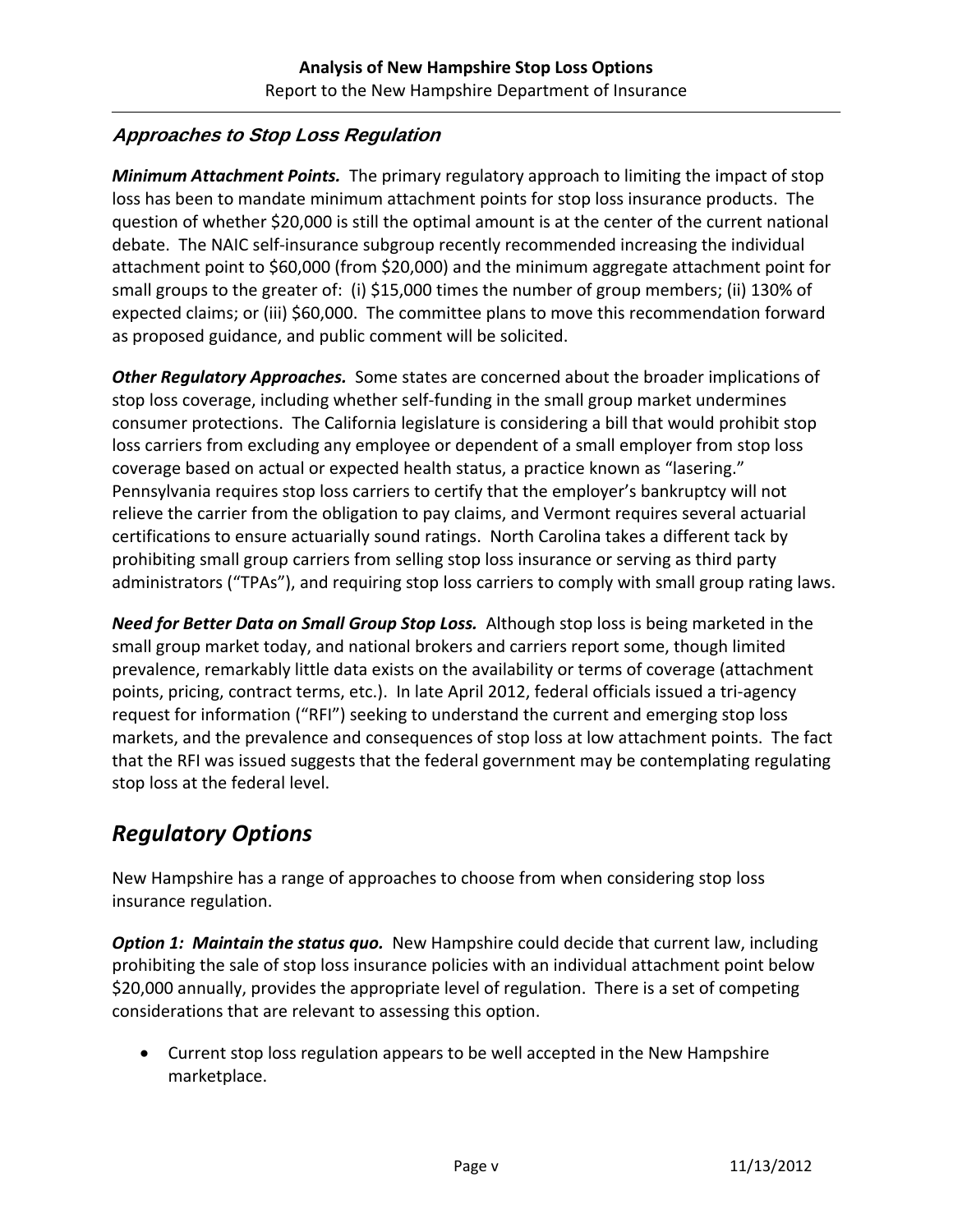- The two largest carriers, Anthem and Harvard-Pilgrim, support the current regulation and do not compete for Administrative Services Only (ASO) business in the small group market.
- Brokers report that it is difficult to obtain comprehensive claims data on small groups, which prevents stop loss insurers from being able to effectively underwrite small groups.
- Opposition among some stakeholders to expanded government regulation may make it difficult to enact new protections, at least in the absence of clear evidence of market failure.
- Medical inflation erodes the value of \$20,000 individual attachment points each year, meaning that small businesses can self‐fund more easily without assuming as much risk.
- Web-based advertising encouraging small groups to self-fund may put pressure on the New Hampshire marketplace to offer viable self‐funding choices for groups with the most favorable claims trends.

*Option 2: Increase attachment points.* The NAIC is considering amendments to its 1995 model to increase individual and aggregate attachment points. New Hampshire could amend its law to follow any new attachment points adopted by the NAIC, or it could amend state attachment points independent of any NAIC action.

- New Hampshire's current stop loss regulation allows the Commissioner to increase attachment points based on medical inflation. While a medical inflation increase would be less than the increase the NAIC is considering (e.g., \$25,000 medical inflation v. \$60,000 NAIC individual attachment point) it provides New Hampshire Insurance Department with an immediate option.
- At this point, only one state has a higher attachment point than New Hampshire (Oklahoma is at \$25,000) and it appears that most states are waiting for the NAIC to act before considering their options. California has pending legislation for a \$60,000 individual attachment point.
- As of today there are no states to look to for evidence of what might happen in the market if New Hampshire doubled or tripled its current attachment points.

*Option 3: Stricter regulation of stop loss.* Stop loss regulation could be better calibrated if more was known about how the product is marketed to small groups, and if consumer protection standards were incorporated into stop loss regulation. New Hampshire could use its current regulatory authority more aggressively and could strengthen consumer protections. The Department could: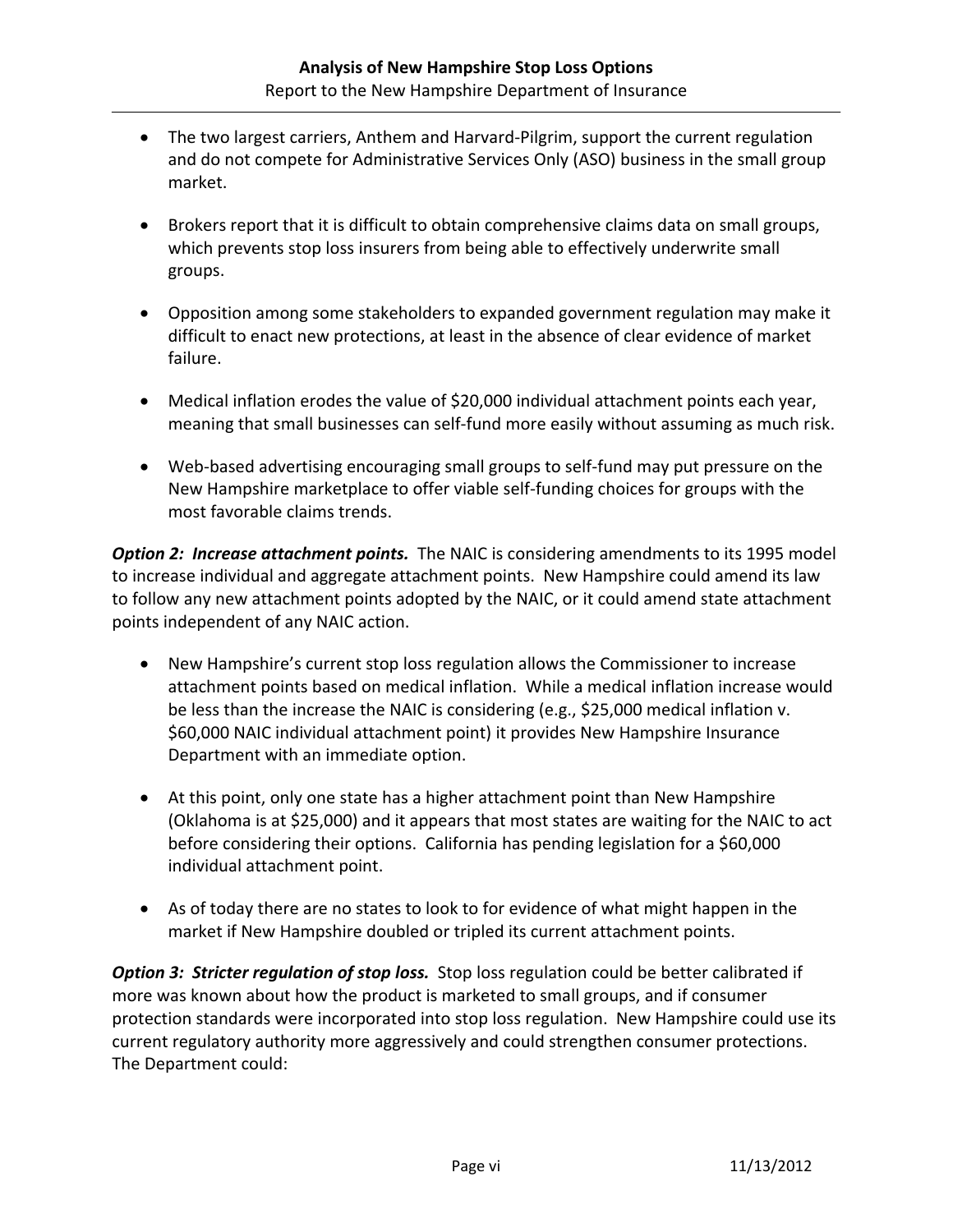- Work proactively with the market to ensure current stop loss rate and filing requirements are understood and followed; this could provide more information about how stop loss is marketed to groups under 50 and whether there is need for additional regulation.
- Issue a data call with targeted follow‐up.
- Enhance filing requirements, such as Vermont's requirement for robust actuarial information.
- Adopt consumer protections such as California's proposed ban on "lasering" or North Carolina's prohibition against small group carriers selling stop loss.

There is, however, an ERISA‐based limitation on this strategy. Any such protections must be legitimate forms of insurance regulation and not backdoor attempts to regulate the employer's health benefit plan. There also will be a cost to any new regulations that must be balanced against the benefits.

*Option 4: Ban stop loss for small groups.* Three states ban stop loss for small groups. In New York and Oregon, the ban applies to groups with 50 or fewer employees. In Delaware, the ban applies to groups with 15 or fewer employees. New Hampshire could replace its current regulation of stop loss in the small group market with a ban on stop loss for groups with 50 or fewer employees.

- Supporters of a ban note that self-funding becomes much riskier as group size decreases, and that a clear cut‐off line on stop loss is the most effective way to prevent groups from claiming to self‐fund when they really are not prepared to assume the risks of self‐funding.
- Opponents of a ban note that small groups already are self-funding with stop loss policies, and that this market should be allowed to grow and mature, with other, more calibrated regulation, such as minimum attachment points, as needed. Failure to allow this option could lead some small employers to drop health care coverage.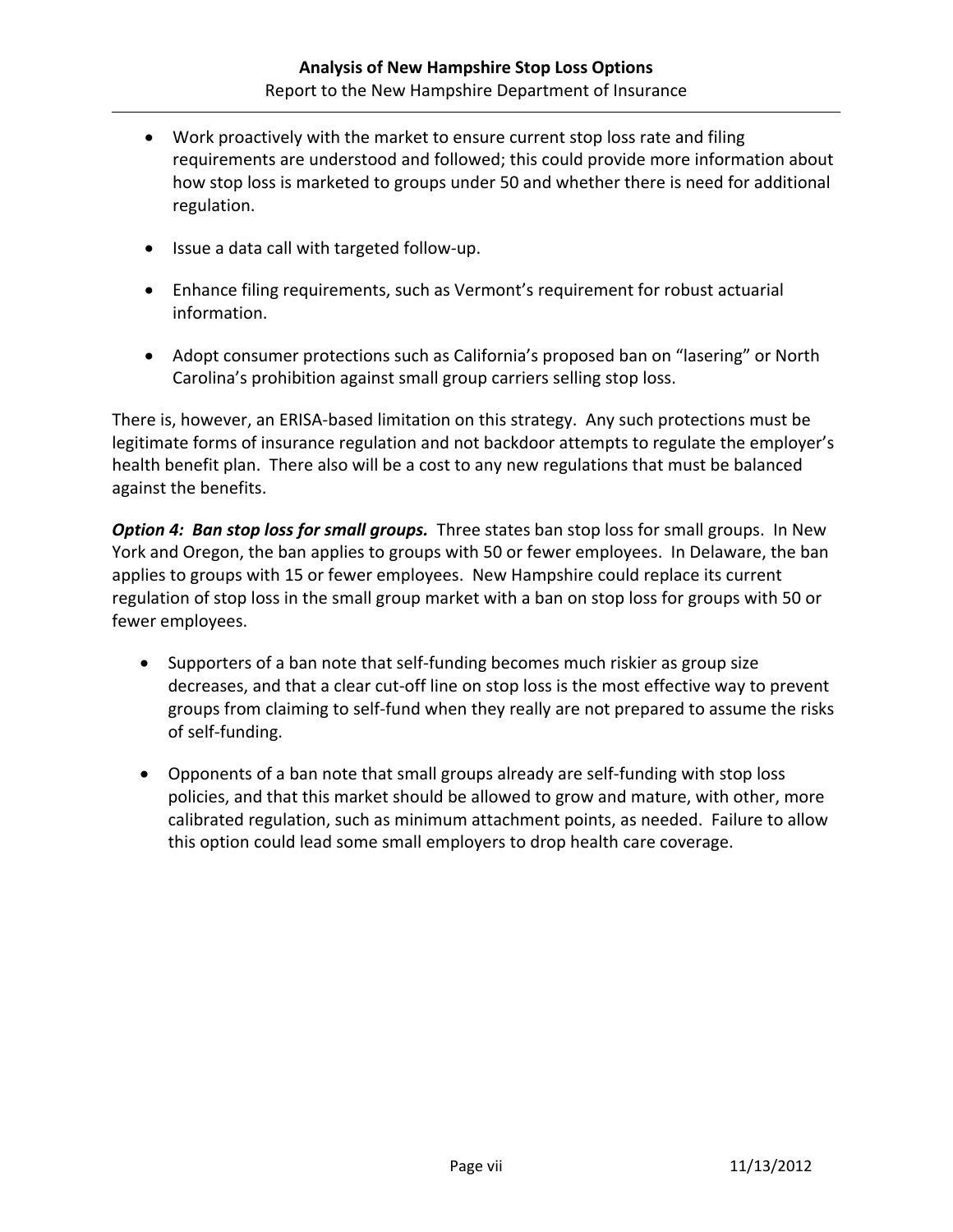# **I. Introduction**

The New Hampshire Insurance Department engaged Manatt Health Solutions ("MHS") to provide an assessment of options for regulating stop loss insurance in New Hampshire's small group market. Shifting dynamics in the small group market and rating reforms mandated by the Affordable Care Act have prompted a robust debate at the federal level and within the states about the appropriate role of stop loss insurance in the small group market. The small group market may become destabilized if small employers with the most favorable risk profile exit the fully insured market, leaving smaller and less healthy risk pools. Stop loss insurance could contribute to this kind of exodus if it is not carefully regulated. At the same time, efforts to regulate stop loss insurance, however well‐intentioned, can become self‐defeating if they result in employers dropping coverage altogether in an open and competitive marketplace where employers make decisions each year about whether and how to provide health coverage to their employees. This report considers several potential approaches to regulating stop loss insurance and the likely relative impact of each approach on adverse selection and small business choice in the small group market.

## *What is Stop Loss Insurance?*

Employers who provide health coverage for their employees may either purchase health insurance to cover their employees' costs or "self‐fund" those costs. When employers purchase health insurance for their employees, they pay their insurer a fixed premium to assume the risk of high claims costs. When employers self-fund, the employers retain the risk of high claims costs.

Stop loss insurance helps self‐funded employers hedge this risk by covering a defined level of catastrophic claims costs for individuals and/or for the group as a whole. For example, a stop loss policy with an "individual attachment point" of \$75,000 will cover excess claims costs for any individual who exceeds the \$75,000 attachment point in any given year. Similarly, a stop loss policy with an "aggregate attachment point" of 120% of expected claims will cover excess claims costs if the group's total claims are more than 20% above projected costs.

By allowing employers to protect themselves against catastrophic risks, stop loss insurance makes self-funding a safer and better business proposition for employers who want a middle ground between being fully insured and fully bearing their own risk.

# *Stop Loss in the 1990s and Today*

Stop loss insurance was traditionally marketed to large groups with high individual attachment points, so that the policies were relatively inexpensive and the employer retained most of the risk. However, the market for stop loss expanded in the early 1990s when a series of state small group rating laws were adopted and employers with better than average claims experience sought to avoid resulting rate increases. Self-funding is not subject to small group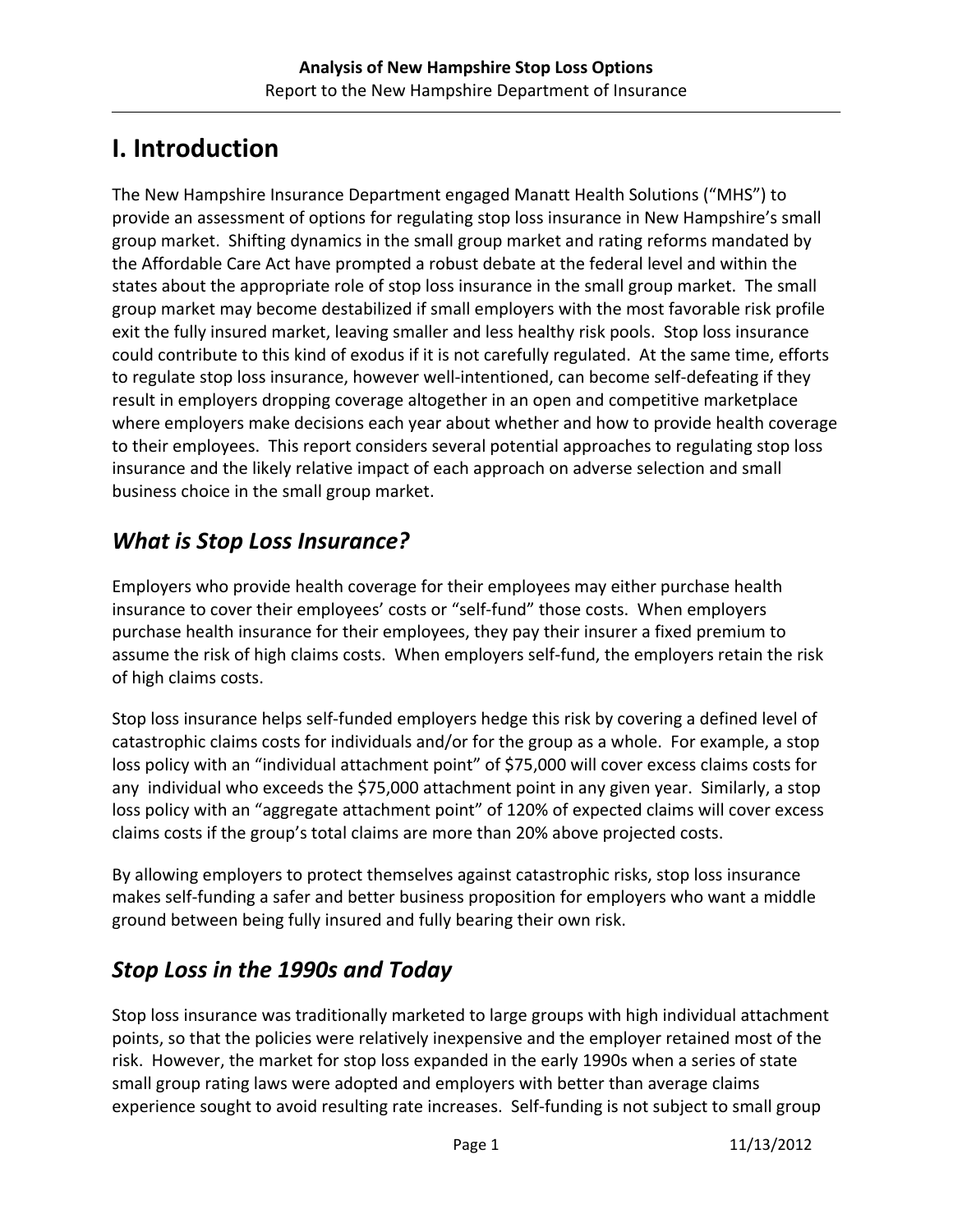rating laws. Thus, self-funding, accompanied by stop loss coverage with low attachment points, emerged as an attractive alternative to traditional coverage for small employers with relatively healthy risk profiles.

Insurance regulators saw the increased interest in stop loss coverage as a threat to the stability of small group rating pools. They argued that a stop loss policy with, for example, a \$10,000 individual attachment point was equivalent to a health insurance policy with a \$10,000 deductible, and that such policies could prompt an exodus of healthy small groups, creating adverse selection and potentially destabilizing the remaining small group market. In 1995, the National Association of Insurance Commissioners adopted a Stop Loss Insurance Model Act "to recommend stop loss thresholds for coverage offered to employers who self‐insure medical coverage for their workers." In particular, the working group was tasked with defining "the point at which a stop loss policy might be viewed as a subterfuge for a health insurance policy subject to state regulation." $^1$ 

| Model                                | <b>State</b> | <b>Other Information</b>                                                             |  |  |
|--------------------------------------|--------------|--------------------------------------------------------------------------------------|--|--|
| <b>NAIC Model</b>                    | ΜN           | None                                                                                 |  |  |
|                                      | NΗ           | Rate regulation                                                                      |  |  |
|                                      | VT           | <b>Actuarial certification</b>                                                       |  |  |
| Other<br>Attachment<br><b>Points</b> | AK           | \$10,000 individual; 120% aggregate                                                  |  |  |
|                                      | CO           | \$15,000 individual; 120% aggregate                                                  |  |  |
|                                      | MD           | \$10,000 individual; 115% aggregate                                                  |  |  |
|                                      | <b>NV</b>    | \$10,000 individual; 120% aggregate                                                  |  |  |
|                                      | ΝJ           | \$20,000 individual                                                                  |  |  |
|                                      | OK           | \$25,000 individual                                                                  |  |  |
|                                      | <b>OR</b>    | \$10,000 individual; 120% aggregate;<br>ban for under 50                             |  |  |
|                                      | PA           | \$10,000 individual; 100,000 aggregate;<br>cut-through; stop loss is not reinsurance |  |  |
| Ban on Stop<br>Loss                  | DF           | Up to 15 employees; only applies to<br>small group carriers                          |  |  |
|                                      | <b>NY</b>    | Up to 50 employees                                                                   |  |  |
|                                      | OR           | Up to 50 employees                                                                   |  |  |

In 2004, New Hampshire became one of the few states that adopted the full NAIC model, including a minimum individual attachment point of \$20,000 annually, meaning that self‐

<sup>&</sup>lt;sup>1</sup> NAIC legislative history, 1994 Proc. 3rd Quarter 650.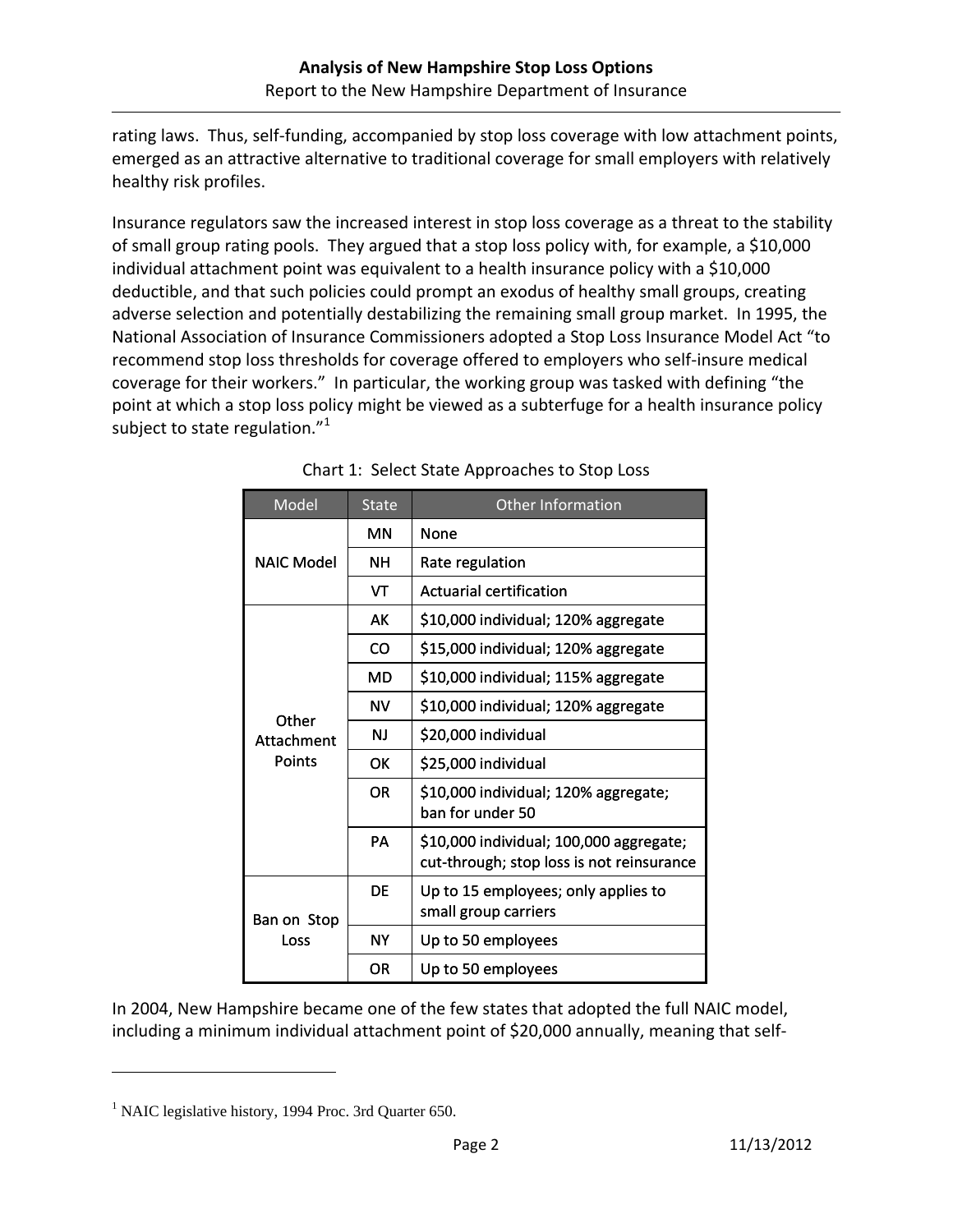funded employees must retain financial responsibility for at least the first \$20,000 in claims costs. Nearly half of all states have adopted some form of stop loss regulation, including two with higher minimum attachment points and several with lower individual attachment points than New Hampshire. Chart one provides examples of state regulation of stop loss insurance.

The debate over stop loss insurance has been rekindled with the passage of the Affordable Care Act, which requires states to adopt a new round of rate reforms for the small group market. As in the 1990s, the debate is largely driven by concerns about adverse selection and is focused on how much risk a self‐funded employer should be required to retain.

## *Focus of this Report*

The purpose of this report is to examine options for regulating stop loss insurance for the small group market in New Hampshire. The focus is on employers with 50 or fewer employees, the current small group market in New Hampshire.<sup>2</sup>

The report starts with a discussion in Section II of the current regulatory framework for the small group market in New Hampshire, including stop loss and rate regulation, describing how that regulatory framework is working today, and how the ACA rating reforms in 2014 may impact the market.

In Section III, we look at the national discussion of stop loss insurance and focus on three issues of particular importance to New Hampshire: assessing the impact of the ACA, setting minimum attachment points, and understanding the stop loss market. In each case, the national discussion helps illuminate New Hampshire's regulatory options and policy considerations. We also provide an overview of the legal limitations that ERISA imposes on state regulation of stop loss insurance. In essence, these limitations require states to stick to valid forms of insurance regulation and avoid regulation of employee benefit plans.

In Section IV, we offer four broad regulatory options and analyze the merits and limitations of each one.

- Maintain the status quo.
- Increase attachment points.
- Tighten regulation of stop loss.
- Ban stop loss for small groups.

 $2^2$  The ACA mandates the expansion of the small group market to groups of 100 employees in 2016, and permits states the option of expanding earlier. Stop loss insurance regulation for groups of 50-100 raises a different set of issues that are not addressed in this report.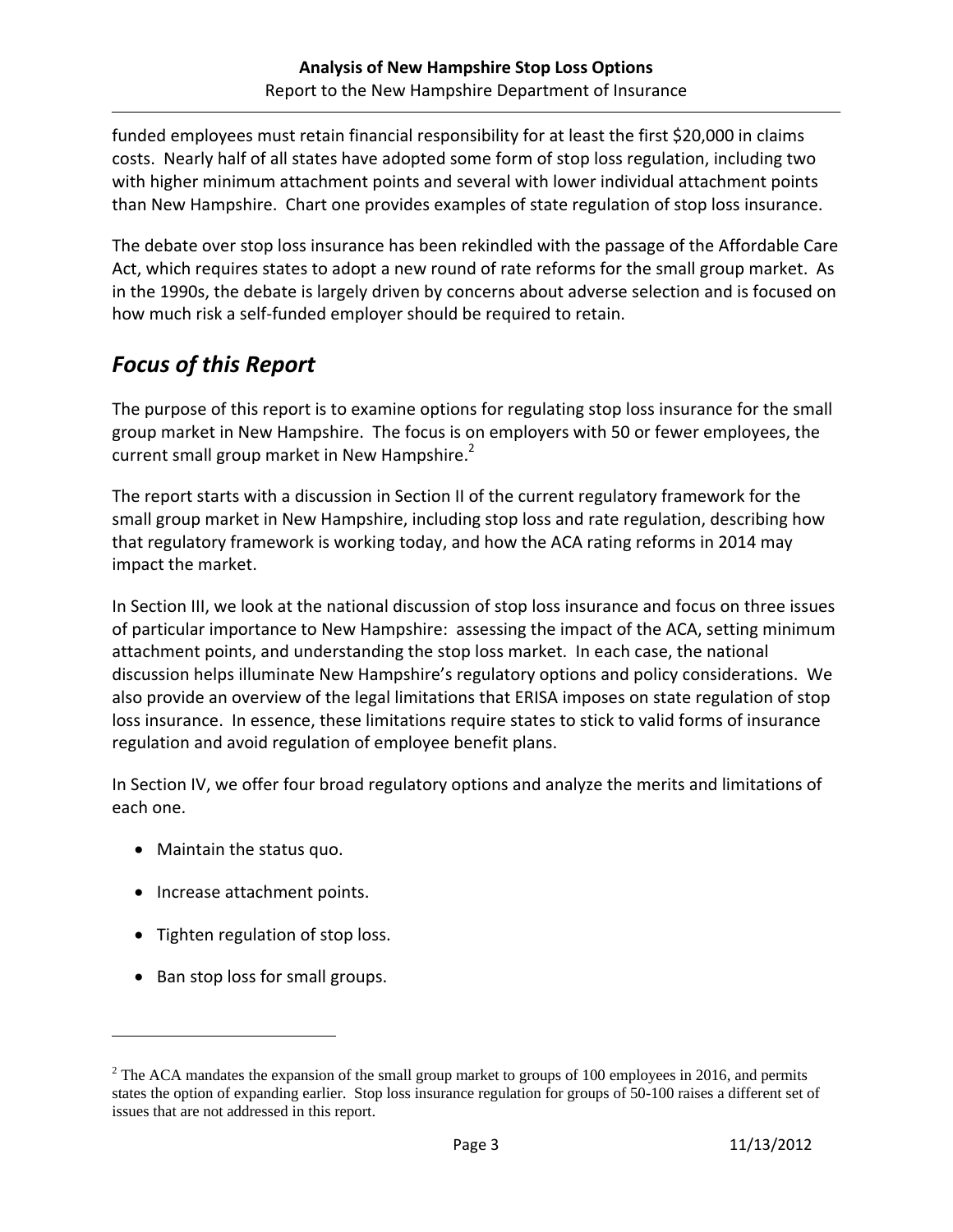# **II. New Hampshire's Small Group Market**

New Hampshire currently regulates its small group market with both modified community rating (similar but not identical to what the ACA requires) and stop loss minimum attachment points. While the ACA will require New Hampshire to adapt its current regulatory approach, the state may experience less market disruption than other states where markets are not similarly regulated and rates are not already compressed.<sup>3</sup> In this section, we describe New Hampshire's current small group market regulations and discuss the impact of specific regulatory changes under the ACA. We also describe the limited penetration of self-funding in the New Hampshire small group market today and consider possible contributing factors. This background provides a framework for evaluating potential approaches for regulating stop loss insurance in the state.

## *Small Group Rating in New Hampshire Today and Under the ACA*

New Hampshire defines small employers as those with between 1 and 50 employees. Under this definition, small business owners and self‐employed individuals can be counted as employees for purposes of calculating group size, and group market eligibility.<sup>4</sup> NH has only three permissible small group rating factors: age, group size and industry classification. Medical underwriting is prohibited, as is the consideration of any other group characteristics, including geographic location. New Hampshire law identifies eleven age brackets for rating purposes, and applies an overall 3.5:1 rate band for premium rate differentials.<sup>5</sup>

| Chart 2: Regulation of New Hampshire's Small Group Market |                         |                                  |  |  |
|-----------------------------------------------------------|-------------------------|----------------------------------|--|--|
| <b>Regulatory Feature</b>                                 | Today                   | In 2014 Under the ACA            |  |  |
| <b>Medical Underwriting</b>                               | Prohibited              | Prohibited                       |  |  |
| Definition of Small Employers                             | $1 - 50$                | $1 - 50*$                        |  |  |
| <b>Geographic Rating Areas</b>                            | One                     | More than one permitted          |  |  |
| <b>Family Composition</b>                                 | Allowed                 | Allowed                          |  |  |
| <b>Rating Factors</b>                                     | 3.5:1 overall rate band | No overall rate band             |  |  |
| $\bullet$ Age                                             | Allowed                 | Allowed within a 3:1 rate band   |  |  |
| • Group Size                                              | Allowed                 | Prohibited                       |  |  |
| <b>Industry Classification</b><br>$\bullet$               | Allowed                 | Prohibited                       |  |  |
| • Tobacco Use                                             | Prohibited              | Allowed within a 1.5:1 rate band |  |  |

\*The small group definition expands to 1-100 in 2016. Note also that the federal definition is based on 1-50 *employees, and, per federal guidance, excludes sole proprietors when counting employees. In contrast, current* 

 $3$  As discussed later in this report, the New Hampshire Insurance Department has engaged Gorman Actuarial to assess the projected impact on New Hampshire's small group market of the ACA's small group rating reforms. 4 N.H. Rev. Stat. Ann. §420-G:2 (2012).

<sup>5</sup> N.H. Rev. Stat. Ann. §420-G:4 (2012).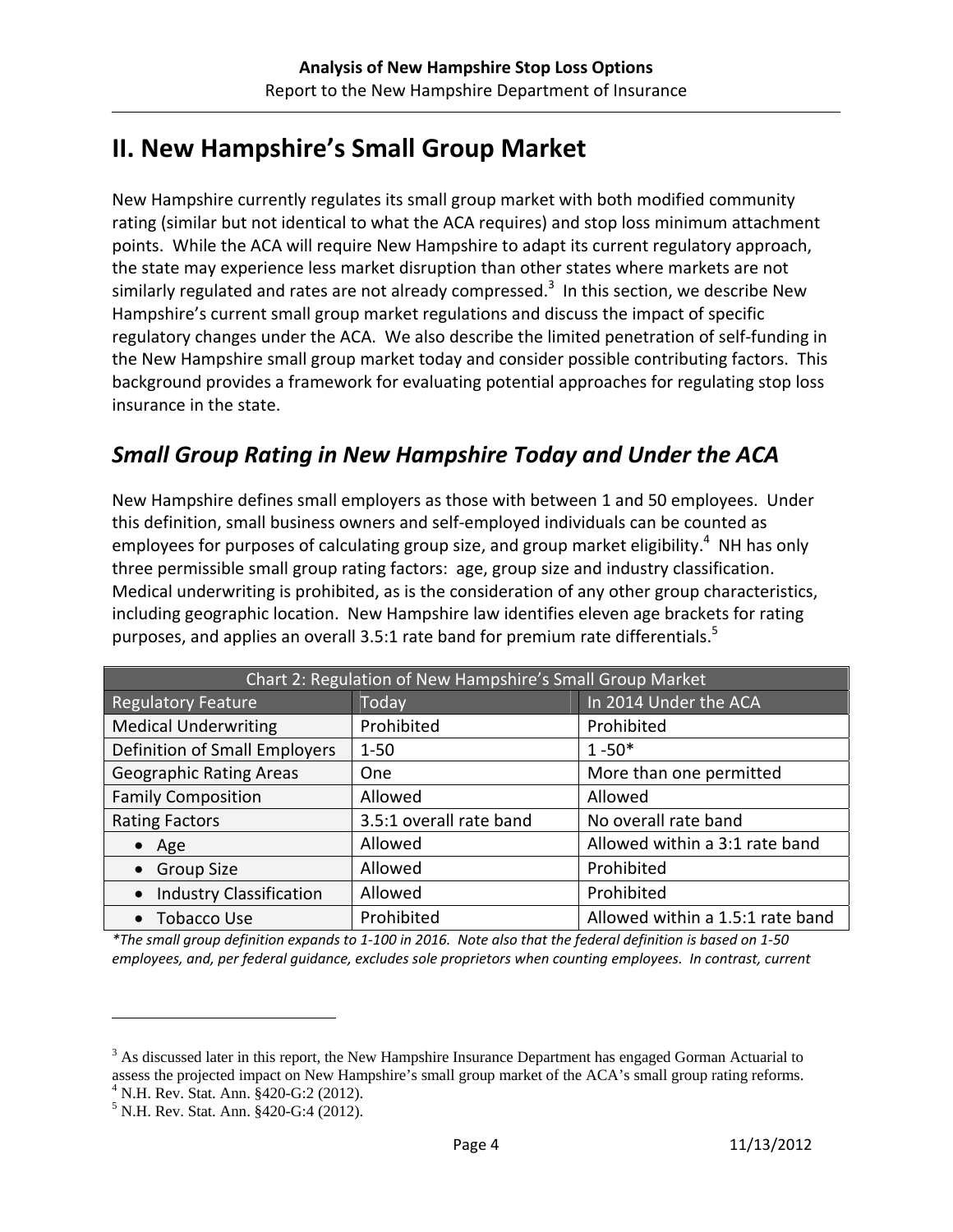*New Hampshire law includes owners and self‐employed individuals when counting employees for group size calculation purposes.*

Like New Hampshire, the ACA mandates a form of community rating as of 2014. Under the ACA, the allowable rating factors are: (1) rating areas (meaning that more than one geographic rating area factor could be developed by a state); (2) family composition (regulations still pending on degree of flexibility in this category; (3) age, within a 3:1 rate band; and (4) tobacco use within a 1.5:1 rate band.

The shift to ACA community rating in New Hampshire will have some impact on the market, as will New Hampshire's definition of the "essential health benefits" which the ACA requires all insured small groups to offer. The elimination of group size as a rating factor may prove to be the most significant change in New Hampshire as some of the largest small groups (35‐50 employees) may lose a significant rate break depending, in part, upon the ways in which carriers allocate expenses across group size. These larger small groups are also the ones most likely to find self-funding feasible and attractive. Other changes are less likely to impact New Hampshire's small group market. The fact that New Hampshire already has a 3.5:1 rate band is likely to lessen the impact of the ACA's 3:1 age rate band on New Hampshire's small group market as compared to other states. The ACA also will allow New Hampshire the option to introduce rating variations based on geographic area, whereas today geography is not a permissible factor. The impact of such a change on New Hampshire's current small group market depends on the extent of geographic variation in the state.

One significant change for New Hampshire in 2014 that has the potential to improve overall experience in the small group pool and reduce administrative costs for carriers is the treatment of groups of one under the ACA. New Hampshire currently counts small business owners and self-employed individuals as employees for purposes of calculating group size. In 2014, federal guidance will likely redefine the small group market to exclude these individuals from counting as "employees" for small group calculation and eligibility purposes. This should improve the small group risk pool since so-called "groups of one" tend to have worse than average risk, though it may have an opposite impact on the individual market to the extent that currently covered groups of one convert from group to individual market policies.

The New Hampshire Insurance Department has engaged Gorman Actuarial to conduct an actuarial analysis of the ACA's projected impact on New Hampshire's small group market, including whether to anticipate change in the prevalence of self-funding. While the Gorman analysis will not be completed until September 2012, it will provide policy makers with helpful insight into the extent to which regulatory changes under the ACA are likely to contribute to shifts in small group coverage in the state.

## *Small Employer Stop Loss Regulation*

New Hampshire currently follows the NAIC attachment point model of stop loss regulation and appears to have very low penetration of stop loss within the small group market.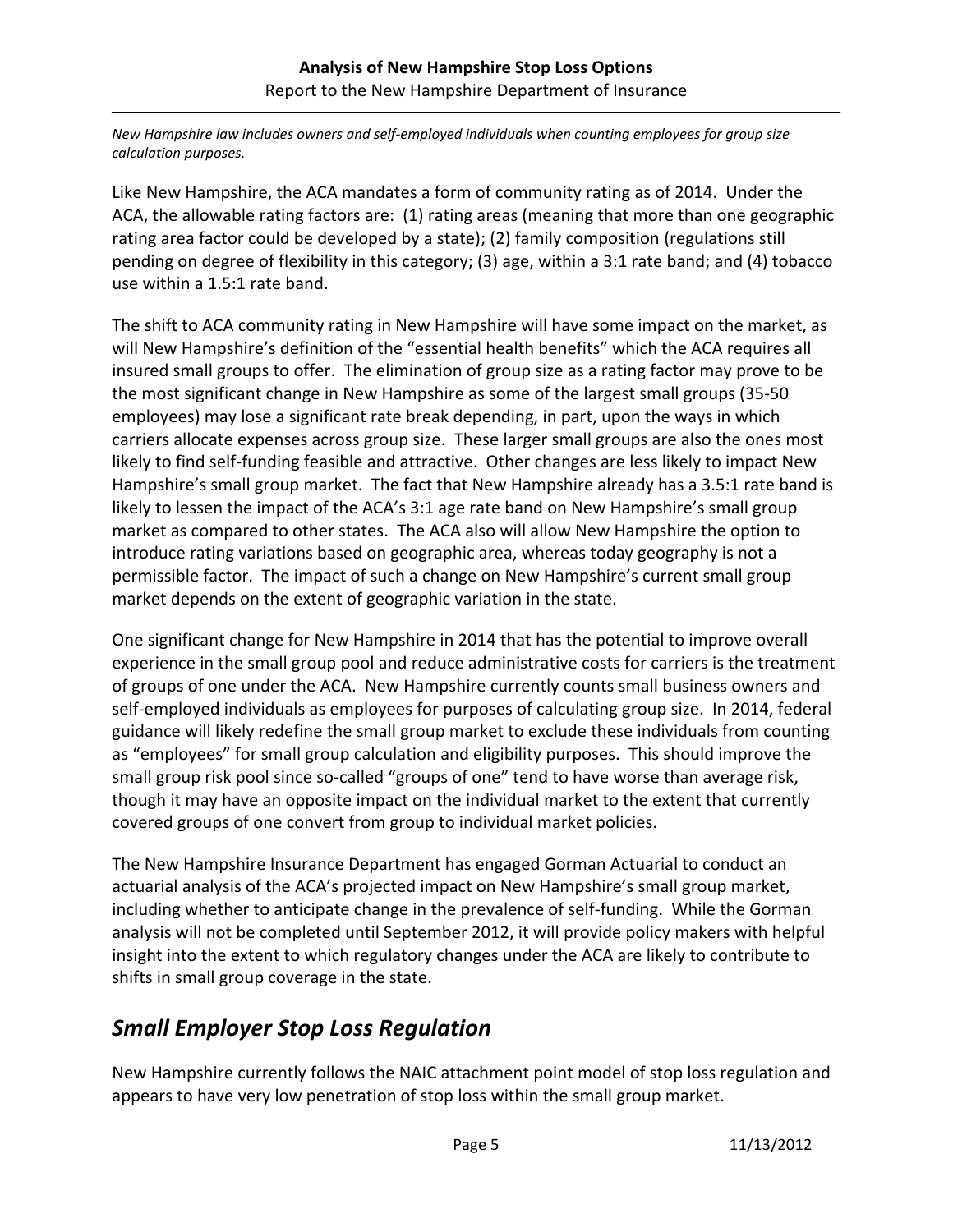#### **Stop Loss Regulation**

The individual minimum attachment point mandated under New Hampshire law is \$20,000. The aggregate attachment point for groups of 1‐50 must be lower than the greater of \$4,000 times the number of group members, 120% of expected claims, or \$20,000. Stop loss cannot provide direct coverage of an individual's health care expenses.

By statute, the Commissioner of the New Hampshire Insurance Department has authority to amend both the individual and aggregate attachment point dollar amounts, "upon consideration of the medical components of the Consumer Price Index (CPI)."<sup>6</sup> This provides New Hampshire Insurance Department with discretion to revise current attachment points without legislative action. If the Commissioner were to adjust current attachment points based on CPI alone, actuaries at the New Hampshire Insurance Department estimate a 25% increase in attachment points. This translates to an increase in the current individual attachment point from \$20,000 to \$25,000, and in the \$4,000 used to calculate aggregate attachment points to \$5,000.

New Hampshire Insurance Department regulations require small employer stop loss carriers to file annual reports detailing instances where a stop loss application was denied, or renewal rates were quoted at a greater than 20% increase. Rate and annual filings are also required. Stop loss carriers may underwrite potential groups, and there is no guaranteed issue in the stop loss market. However, when developing a rate for a small group, only three rating factors are permitted: age, group size, and industry.<sup>7</sup> Notably, the overall 3.5:1 rate band applicable to small group health insurance rates does not apply to stop loss rates. Rates are effective for an entire year and cannot vary as rating characteristics change throughout the year. New Hampshire law also provides that individuals covered under a stop loss policy are considered "covered lives" for purposes of the New Hampshire vaccine and high risk pool assessment bases.<sup>8</sup>

#### **Market Penetration**

1

There appears to be very little, if any, reported stop loss insurance in the small group market in New Hampshire today. This could be attributable to several factors: existing regulation may be impacting the offering of stop loss insurance; other non-regulatory market pressures may be deterring stop loss; or unreported/unaccounted for stop loss may exist in the small group market.

**Regulation.** The majority of brokers and insurers in New Hampshire are not selling stop loss to small groups, and report little interest in such a product from their client bases.<sup>9</sup> Moreover, the

<sup>6</sup> N.H. Rev. Stat. Ann. §415-H:3, III (2012)

<sup>7</sup> N.H. Code of Admin. Rules, Ins. 4105.04

<sup>8</sup> N.H. Rev. Stat. Ann. §404-G:2, V(d); 126-Q:1 (2012)

 $9$  Interviews with M. Proulx, Anthem Blue Cross and Blue Shield, June 7, 2012; B. Bergen, CGI, June 7, 2012; B. Roberts, Harvard Pilgrim Health Plan, June 15, 2012.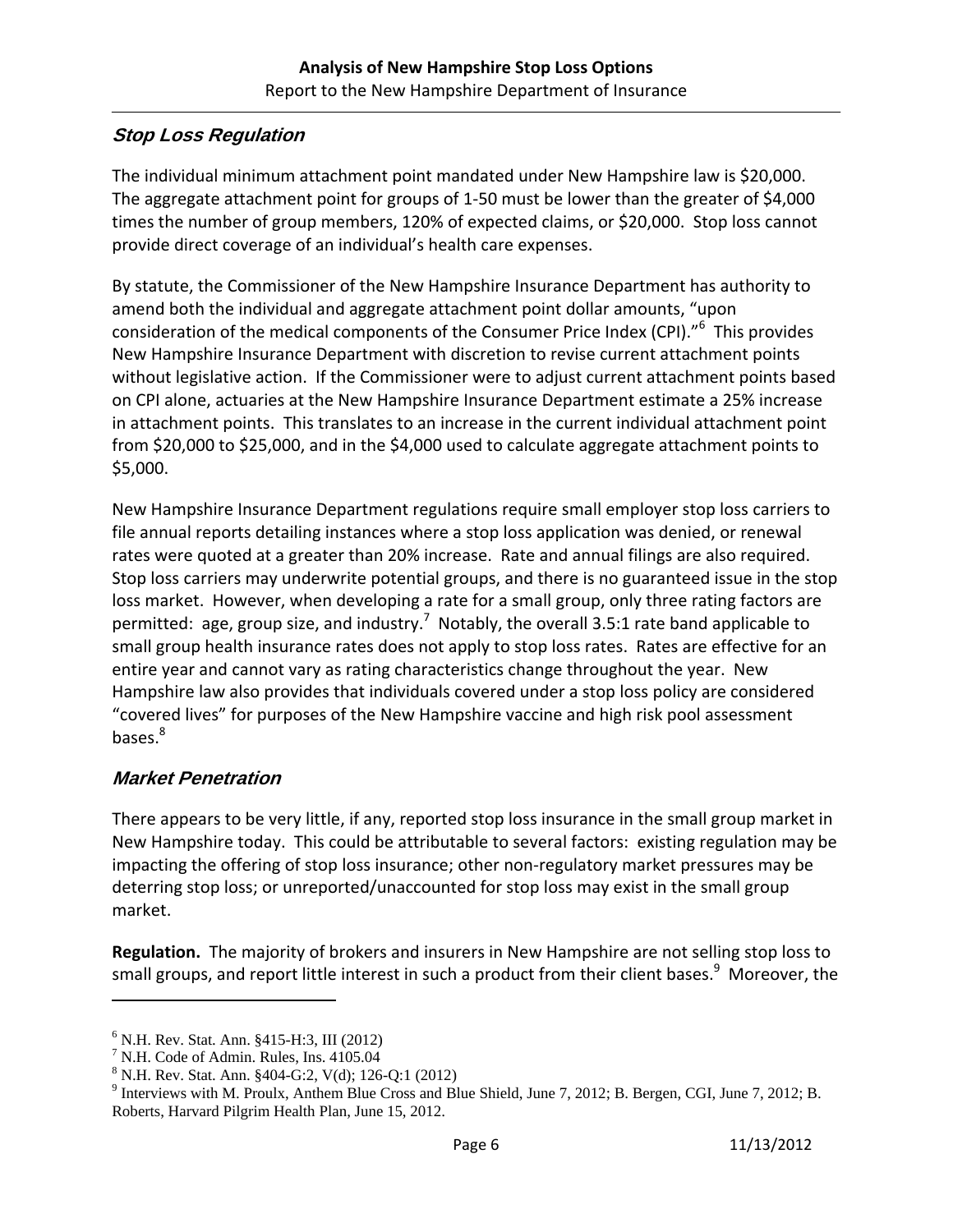New Hampshire Insurance Department reports minimal filings for small group stop loss policies. Although some brokers do report both having existing clients and a market need for small group self-funding options, $^{10}$  one reasonable conclusion based on the lack of available reported data in addition to anecdotal evidence is that the current minimum attachment points appear to be a factor minimizing stop loss coverage in the small group market.

In 2009, the New Hampshire Insurance Department fined Health Management Advisors, LLC ("HMA"), a New Hampshire stop loss carrier, for several violations of New Hampshire law, including issuing stop loss policies below the mandated minimum attachment points.<sup>11</sup> The fine for violating this minimum attachment provision was \$20,000, sending a signal to the larger New Hampshire broker community that violations of stop loss regulation will be taken seriously.<sup>12</sup>

**Market Pressure.** Market dynamics in New Hampshire also may be suppressing small employer stop loss offerings. First, the two largest insurers in NH, Anthem and Harvard Pilgrim,  $^{13}$  do not currently offer self‐funded options in the small group market. Whether or not this is the result of current stop loss regulations that restrict the scope and market potential of small group stop loss as a line of business, employers cannot purchase a product that carriers do not sell. Moreover, small employers in New Hampshire cannot access HMO provider network discounts if they self-fund, $14$  and may not want to give up access to carrier provider networks, negotiated provider rates and balance billing protections in the insured market. Second, New Hampshire law does not require insurers to release claims data for groups under 50, $^{15}$  and insurers generally are hesitant to disclose such information, at least in part to protect the privacy of individual employees and deter discrimination based on health status. This may be restricting stop loss business, though the New Hampshire laws that allow underwriting but restrict rating practices in the small group stop loss market would appear to limit the value of claims data. Finally, there simply may not be an appetite for risk among small employers. Small businesses may find the insured high-deductible health plans in the \$3,000 to \$5,000 range to be plenty of risk‐sharing (although borne by employees) and also may not have the cash flow to manage the unpredictable timing of large claims. Local brokers voiced their opinion that there will continue to be minimal interest in \$20,000 attachment points in New Hampshire.<sup>16</sup>

**Lack of Available Data.** One real challenge in understanding the current market is the fact that there is a general lack of information about small group stop loss in New Hampshire today. New Hampshire regulations require certain filings of stop loss in the small group market, and,

 $10$  Interviews with representatives for SIIA, June 20, 2012;

<sup>&</sup>lt;sup>11</sup> N.H. Rev. Stat. Ann. §415-H:3 (2012.

<sup>&</sup>lt;sup>12</sup> Interview with B. Bergen, CGI, June 7, 2012. See also<br>http://www.nh.gov/insurance/legal/enforcement/2009enforders.htm for enforcement documents.

<sup>&</sup>lt;sup>13</sup> Interviews with M. Proulx, Anthem Blue Cross and Blue Shield, June 7, 2012; B. Roberts, Harvard Pilgrim Health Plan, June 15, 2012.

<sup>&</sup>lt;sup>14</sup> Interview with B. Bergen, CGI, June 7, 2012

<sup>15</sup> N.H. Rev. Stat. Ann. §420-G:12a (2012)

<sup>&</sup>lt;sup>16</sup> Interview with B. Bergen, CGI, June 7, 2012.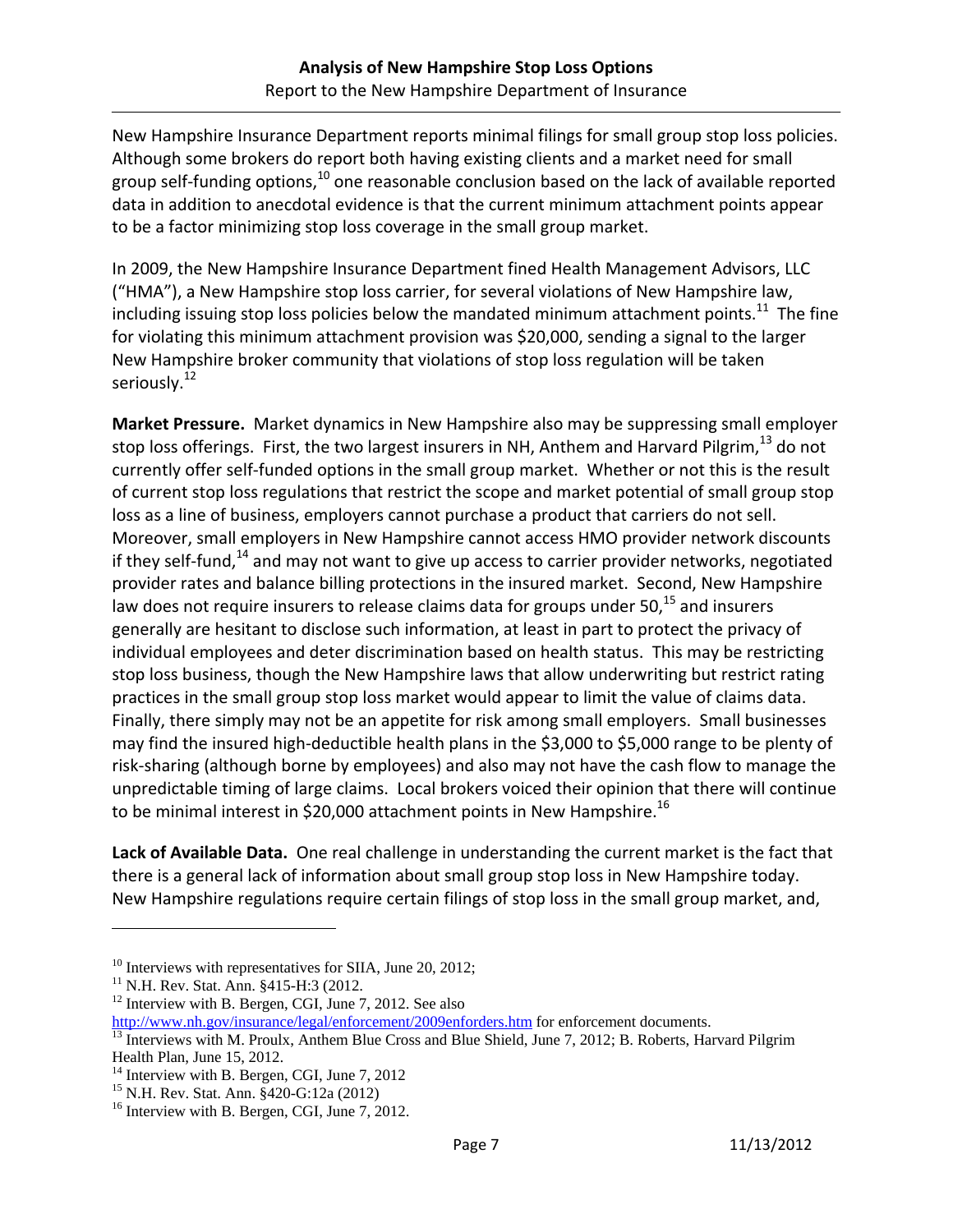based on discussions with the New Hampshire Insurance Department, it appears that there is minimal stop loss filing activity. This may be a reflection of the fact that there is currently very little, if any, stop loss being written for small employer groups in New Hampshire. However, a lack of filings does not necessarily and definitively reflect the current market. Data filings to the New Hampshire Insurance Department reflect approximately 900 self‐funded small group market members in 2010, which raises questions as to what, if anything, the employers associated with these members are doing about stop loss insurance.<sup>17</sup> Significant questions remain as to both the number of self‐funded small groups and the terms of their stop loss policies and the New Hampshire Insurance Department might consider developing and implementing a data collection initiative to better understand these questions.

Overall, New Hampshire appears to have a small group market in which most risk stays in the insured pool, and there is little evidence of self‐funding. However, without better data on the groups that seek stop loss today and the terms of their policies, it is difficult to draw conclusions as to the driving forces behind the low prevalence of self-funded small groups and predict how these forces may shift in 2014.

<sup>&</sup>lt;sup>17</sup> New Hampshire Insurance Department, Supplemental Report of 2010 Health Insurance Market in New Hampshire, 2012 April 10.; http://www.nh.gov/insurance/lah/documents/sup-rep\_10.pdf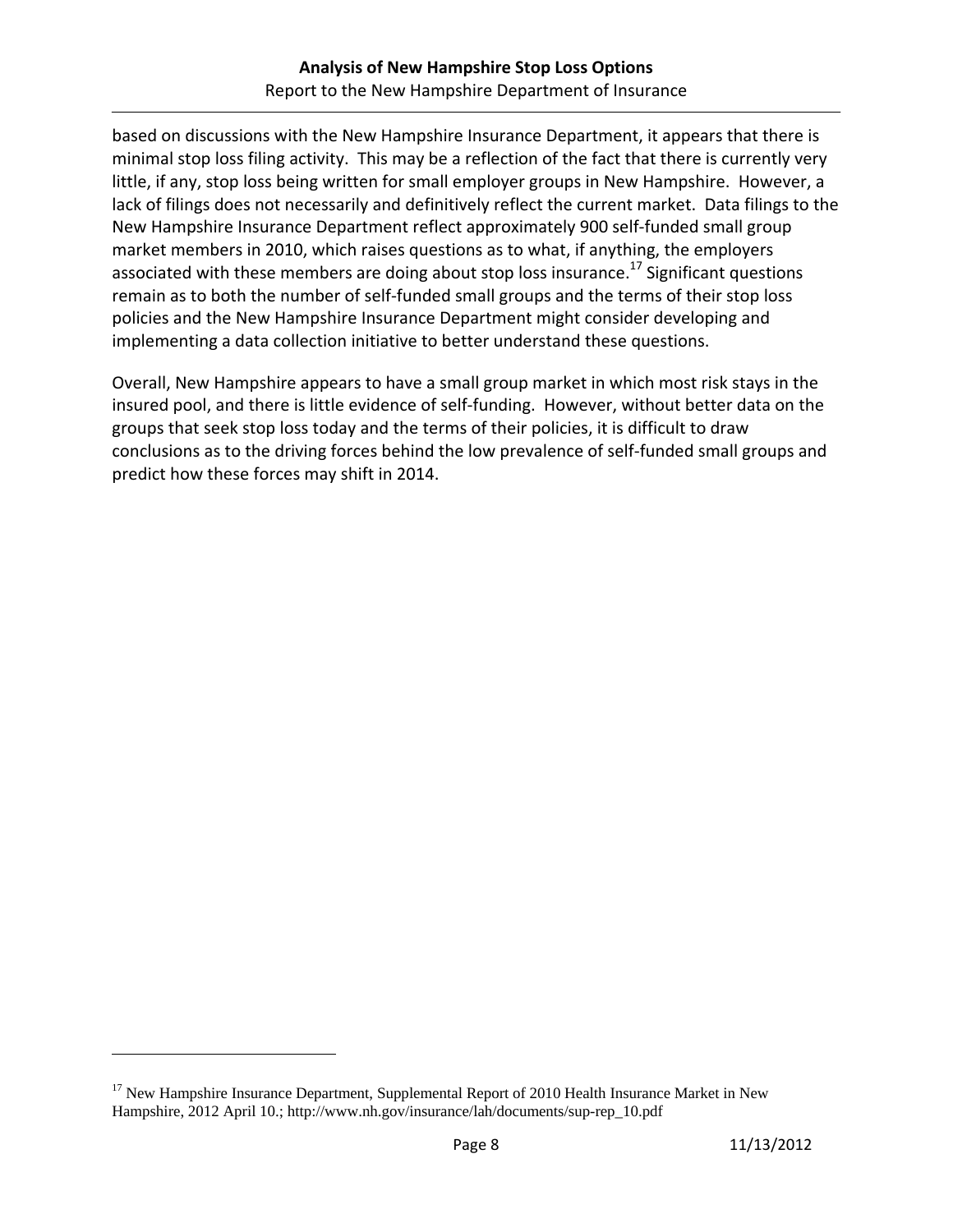# **III. National Environment**

Stop loss regulation is currently the subject of debate among state and federal regulators and market stakeholders across the nation struggling to understand (1) the potential impact of the ACA on a small employer's decision to self‐insure, (2) the optimal minimum attachment point and/or regulatory approach to balance market stability and employer choice, and (3) whether there is adequate information to understand the impact of existing approaches to regulating stop loss on the small group market. These discussions at the national level and in other states can help inform New Hampshire as it evaluates its regulatory options.

# *The Impact of the ACA*

 $\overline{a}$ 

Although the exact impact of the ACA's market reforms will vary by state based on multiple factors including the degree of current small group regulation and local market demographics, there appears to be a general consensus among state regulators that stop loss in the small group market needs to be reassessed in light of impending ACA reforms. In a modified community rating world, with no allowable rate differentiation for healthier groups or group size, and a rate that ultimately reflects the health risk of the entire small group market, employers that previously had better risk, and therefore rates, may see their rates increase significantly. Rates may be further influenced by new coverage requirements, such as limitations on cost sharing. At some point, those rates may drive employers with better risk either to self-fund or drop coverage altogether, leaving the relatively sicker, more expensive employer groups to constitute the small group market rating pool. This trend might be further exacerbated by the fact that a small employer who self-funds and then faces unexpected high claims risk can reenter the insured group market and do so without financial consequences for reentering as a group with higher claims costs.

This concern is reflected in the work of consumer advocates, such as Timothy Jost and Mark Hall, who have written about the potential for stop loss to fuel adverse selection in the small insurance market.<sup>18, 19</sup>

While this flight risk scenario argues in favor of stop loss regulation, there is a countervailing risk that too much regulation of stop loss might drive small employers to stop providing any form of health coverage. Stop loss carriers and advocates for self-funded groups have argued that the current regulatory parameters and market pressures are adequately addressing stop loss for small groups, and some industry representatives are actively advocating against enhanced regulation arguing that more stringent requirements could reduce participation in

<sup>&</sup>lt;sup>18</sup> Timothy S. Jost. Employers and the Exchanges under the Small Business Health Options Program: Examining the Potential and the Pitfalls. *Health Affairs*, 31, no. 2 (2012):267-274.

<sup>&</sup>lt;sup>19</sup> Mark A. Hall, Regulating Stop-Loss Coverage May Be Needed to Deter Self-Insuring Small Employers From Undermining Market Reforms. *Health Affairs*, 31, no. 2 (2012):316-323.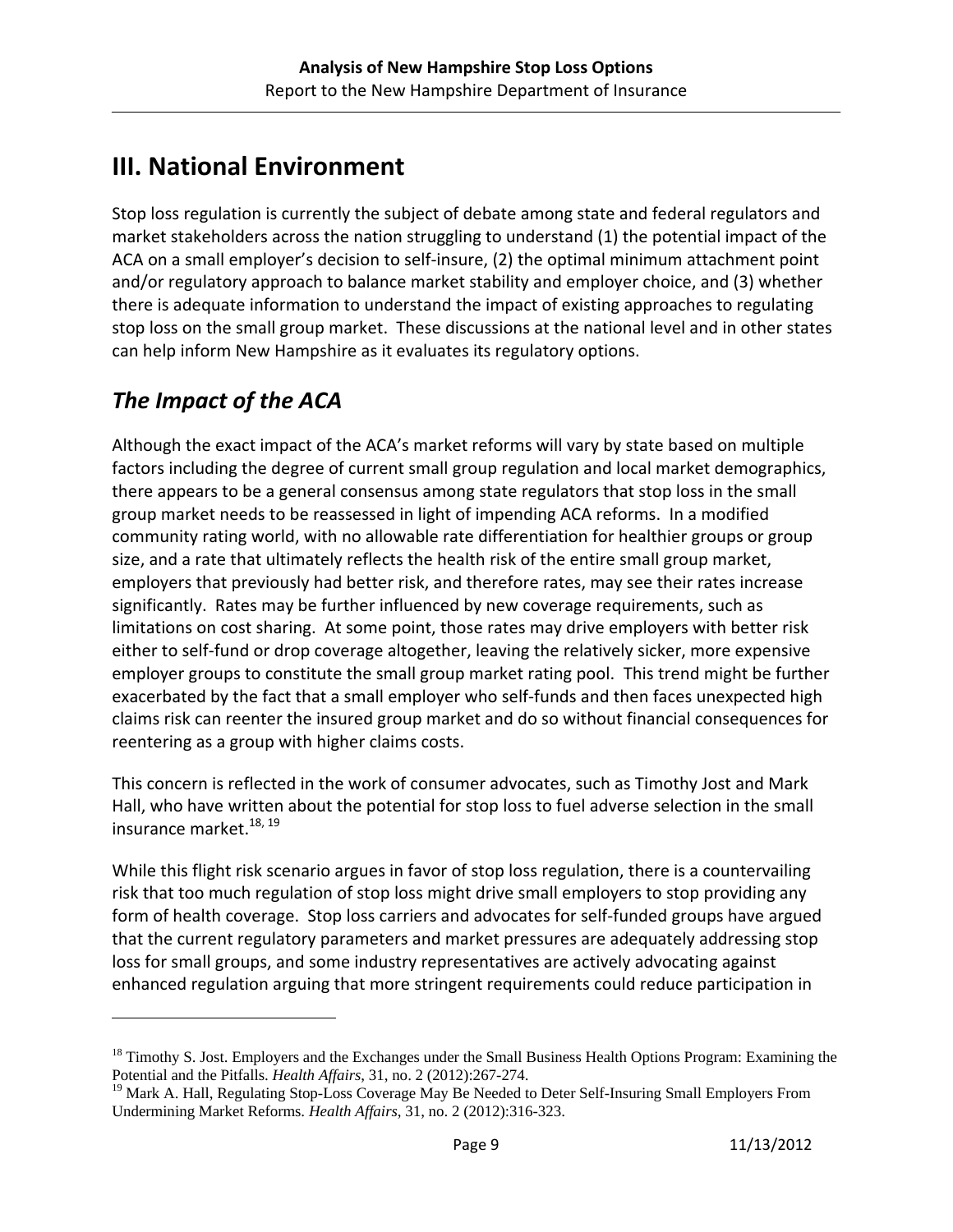the small group market. Indeed, the leading study assessing flight risk in the small group market under the ACA through predictive modeling found that while premiums for platinum plans offered through Health Benefit Exchanges would decrease 3.3% if small employers (1‐ 100) were prohibited from self-insuring, the self-funding ban would also be associated with a decline in the total number of insured. Moreover, the predicted adverse selection from "flight" did not appear substantial enough to destabilize the market.<sup>20</sup>

It is worth noting that with the guaranteed issue mandate in individual markets starting in 2014, if employers drop coverage altogether their employees can purchase individual market policies. Thus, small group market "flight" may have a direct impact on the individual market risk pool as well.

## *Approaches to Stop Loss Regulation*

The primary regulatory approach to limiting the impact of stop loss has been to mandate minimum attachment points for stop loss insurance products. However, states have developed a variety of other approaches, reflecting concern about whether self-funding in the small group market undermines consumer protections designed to help employees.

#### **Minimum Attachment Points**

 $\overline{a}$ 

The question of whether \$20,000 is still the optimal minimum stop loss attachment point is at the center of the current national debate. Earlier this year, the NAIC self-insurance subgroup engaged Milliman, Inc. for actuarial analysis assistance in assessing the NAIC Stop Loss Insurance Model Act, created in 1995, and its attachment points set at that time, in the context of more recent claims experience. Milliman released its report, "Statistical Modeling and Analysis of Stop‐Loss Insurance for Use in NAIC Model Act" on May 24, 2012, and based on the analysis, the NAIC self‐insurance subgroup has recommended updated minimum attachment points. Specifically, the self‐insurance subgroup recommends increasing the individual attachment point to \$60,000 (from \$20,000) and the minimum aggregate attachment point for small groups to the greater of: (i) \$15,000 times the number of group members; (ii) 130% of expected claims; or (iii) \$60,000. The subgroup is not recommending an increase to minimum aggregate attachment points for large groups. These recommendations were further discussed at an interim meeting of the health insurance and managed care committee on June 26th and 27th, 2012. The committee plans to move the recommendation forward as proposed guidance rather than a change to the current model law, and public comment will be solicited. It should be noted that the Self Insurance Institute of America, Inc. ("SIIA") disputes the subgroup's interpretation of the Milliman data, arguing that the data confirm \$20,000 as the appropriate

 $^{20}$  Eibner C.E., Girosi, F. Miller, A.Cordova, A. McGlynn, E.A. Pace, N.M. et al., Employer self-insurance decisions and the implications of the Patient Protection and Affordable Care Act as modified by the Health Care and Education Reconciliation Act of 2010. Santa Monica (CA): RAND Corporation; 2011, pp. viii, 56, 57.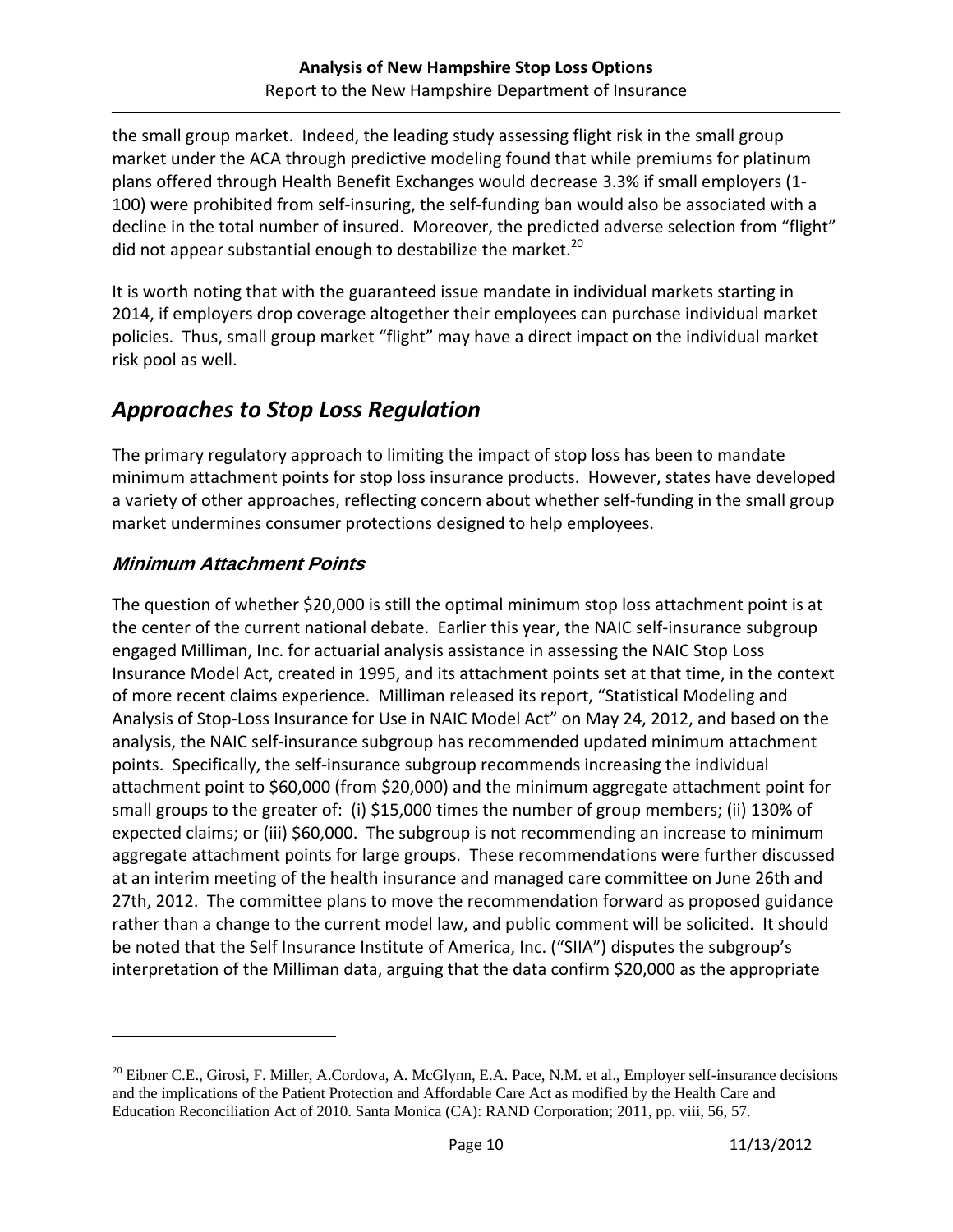individual attachment point. Also, both local and national carriers have expressed support for maintaining rather than increasing current attachment point levels.

The leading report on the topic by the Rand Corporation offers another view on the impact of minimum individual attachment points. Survey responses cited in that report indicate that stop loss attachment points across all firms, large and small, range from \$20,000 to \$300,000 with a "perceived average" of \$125,000.<sup>21</sup> The "base case" model used in that report assumes \$75,000 attachment points. At that level, the Rand modeling predicts no increase in selffunding among groups of 1-100; the percentage of workers in self-funding firms starts at 4% and stays at 4% in 2014. However, in the "low risk" model, which assumes that \$20,000 attachment points are widely available and priced comparably to fully insured products, the modeling predicts an increase in self-funding from 4% of workers in the 1-100 market today to 16% in 2014. Because the increase is concentrated in the smallest firms (1‐10 workers), the increase in percentage of firms self-insuring is even more dramatic, increasing from 4% to 33%.<sup>22</sup> While the Rand study is most commonly cited for its "base case" analysis (\$75,000 attachment points), which indicates minimal changes in 2014, the "low risk" case (\$20,000 attachment points) indicates a broader impact, especially among the smallest groups, with the caveat that Rand repeatedly notes the lack of information about how stop loss is priced and marketed to small groups.

#### **Other Regulatory Approaches**

States, too, are evaluating the optimal regulation of small group stop loss.

The California legislature is considering a proposal which would prohibit individual attachment points below \$60,000. The proposed legislation would also prohibit stop loss carriers from excluding any employee or dependent of a small employer from stop loss coverage based on actual or expected health status, and would also require guaranteed renewal. This reflects an attempt to ban lasering, a practice in which a stop loss policy excludes or places a higher attachment point on certain individuals with ongoing or expected large claims to reduce the cost of the stop loss coverage. Under HIPAA, the employer is prohibited from discriminating against the higher cost employee based on their health status, meaning that the employer should be providing comparable insured coverage for that employee or continuing to cover the employee under the self‐funded plan. But that could be a difficult matter to monitor, and there is also the concern that the insured pool suffers adverse selection when only the healthiest risks are lost to self‐funding.

Pennsylvania currently requires the stop loss carrier to certify that the employer's bankruptcy will not relieve the carrier from its obligation to pay claims, and Vermont requires several actuarial certifications to ensure actuarially sound ratings. North Carolina takes a different tack

1

<sup>21</sup> Ibid., p. 20.

 $^{22}$  Ibid., p. 52.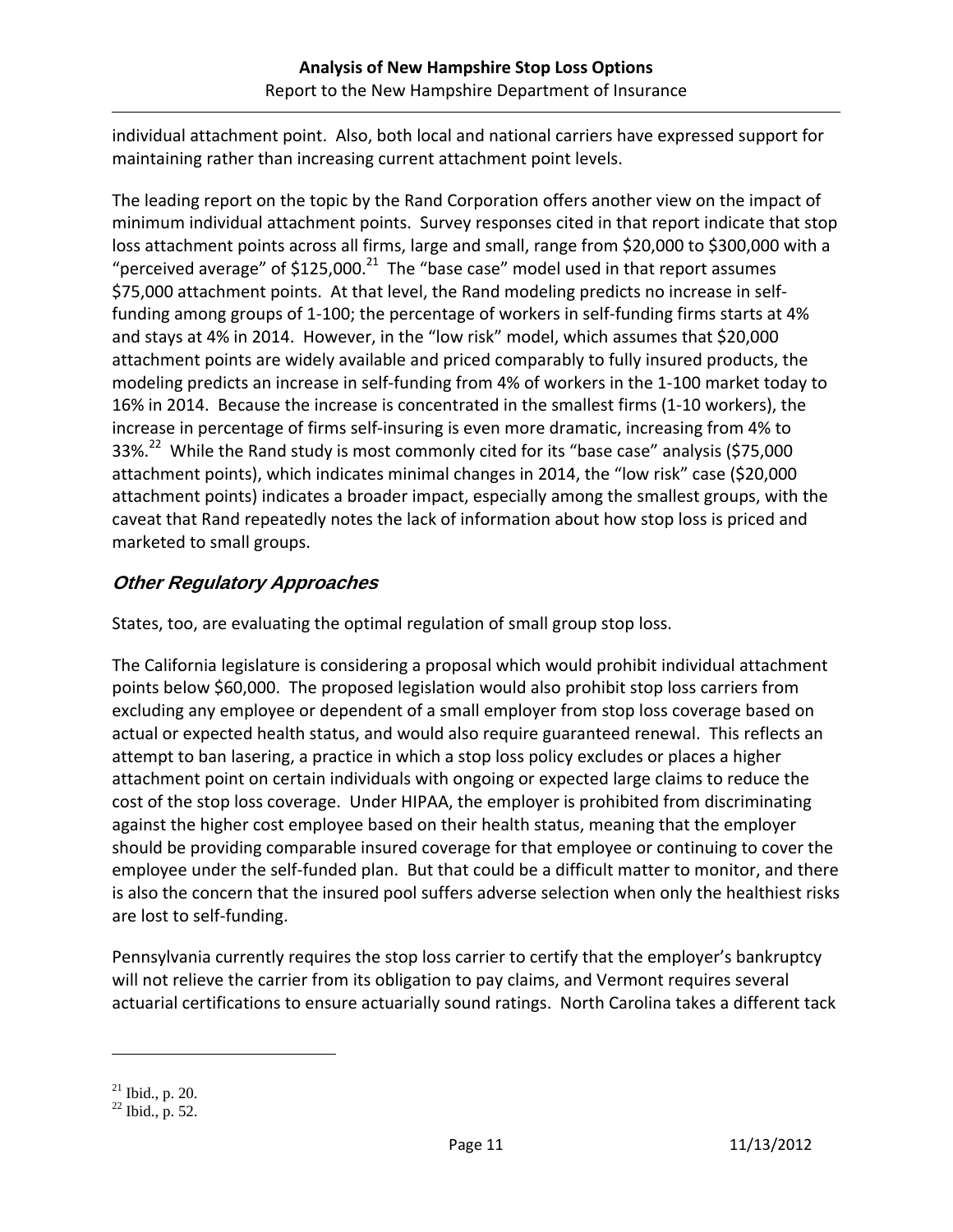by prohibiting small group carriers from selling stop loss insurance or serving as TPAs, and requiring stop loss carriers to comply with small group rating laws.

These approaches reflect concern about whether self‐funding in the small group market undermines consumer protections designed to help employees. This is generally not a concern in the large group market, where employees traditionally have more choices and richer health benefit plans. Large employers also tend to have more stable pricing due to market leverage when negotiating with insurers and the fact that large group size means more stable demographics in general. Small employers do not have this leverage, which is why the ACA focuses on the small group market as well as the individual market with rating reforms, minimum benefit standards (e.g., mandating essential health benefits and eliminating annual and lifetime caps), risk adjustment, and other reforms designed to protect individuals and employees. Only some of these protections apply to self-funded coverage, which means that the expansion of stop loss into the small group market may undermine consumer protection as well as destabilize risk pools. Moreover, while carrier solvency is regulated, employer solvency is not, creating a situation in which self-funded employers can place themselves at financial risk if they incur large claims below the attachment point threshold.

In addition to enhancing consumer protection, requirements such as Vermont's actuarial certification have the added benefit of providing regulators with information to better understand the terms of stop loss insurance within their states.

## *Limited Information on Small Group Stop Loss*

Ideally, the impact of various stop loss regulatory approaches could be evaluated against the experience to date within the states. Unfortunately, remarkably little data exists on the availability of stop loss coverage in the small group market or the impact of various regulatory approaches on the stability of the small group market.

Stop loss is being marketed, and national brokers and carriers report some, although limited, prevalence today.<sup>23</sup> But little is known about the stop loss policies purchased by these selffunded small groups (attachment points, pricing, contract terms, etc.). Without fully understanding the status quo it is difficult to accurately assess upcoming market shifts. The Rand study confirms and is openly constrained by data limitations, including a lack of information on stop loss policies, and acknowledges that it would be useful to better understand existing stop loss policies before determining optimal minimum attachment points and other stop loss standards.<sup>24</sup>

We do know that some small employers are availing themselves of the option to self-insure with stop loss coverage. According to Rand, recent analyses reflect that 8% of employers with

<sup>&</sup>lt;sup>23</sup> Interview with representatives for SIIA, June 20, 2012.

<sup>24</sup> Eibner, Employer self-insurance decisions, p. xiv.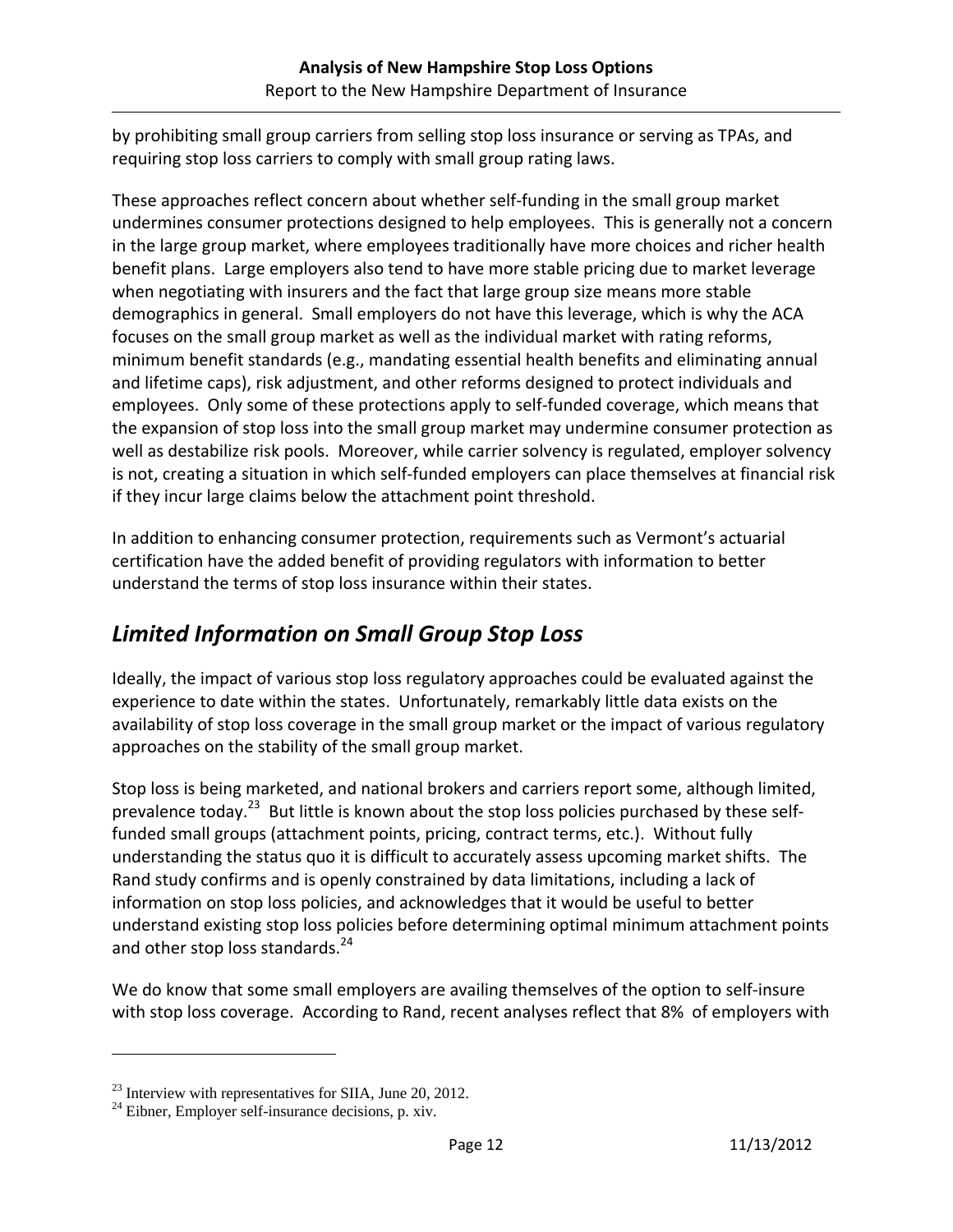between 3 and 49 employees offer at least one self‐funded plan today (compared with 93% of plans with greater than 25,000 employees). Small groups (under 50) are most likely to self‐ insure if they are non-profit, have been in existence for more than 25 years, have some union workers, and are not in the transportation, communication or utilities industries.<sup>25</sup>

A review of broker and carrier websites indicates that both stop loss and self‐funded plan administrative services are being marketed to small groups today. Cigna offers "administrative services for self-funded health plans  $\dots$  for employers with as few as 25 employees.."<sup>26</sup> Assurant states "Self-funded Health Plans could be for you if you have 10 to 50 employees."<sup>27</sup> With respect to stop loss services, A.M. Franklin "can provide stop loss on groups with as few as 10 eligible employees" and "Stop loss limits of \$10,000+ are available, depending on state law; $n^{28}$  and IMG will "underwrite coverage for employers with as few as 11 participating employees, and with specific retention levels from as low as \$5,000."<sup>29</sup> And, as in New Hampshire, small employer groups seeking a stop loss quote face lack of access to claims data as a significant barrier to offering stop loss in the small group market.<sup>30</sup>

#### **Stop loss is being marketed to smaller groups online**

- A.M. Franklin "can provide stop loss on groups with as few as 10 eligible employees" ... "Stop loss limits of \$10,000+ are available, depending on state law."
- **IMG:** "We underwrite coverage for employers with as few as 11 participating employees, and with specific retention levels from as low as \$5,000."

**Insurers offering self‐funded plans for smaller groups**

- CIGNA offers . . . "administrative services for self‐funded health plans" . . . "for employers with as few as 25 employees."
- Assurant: "Self-Funded Health Plans could be for you if you have 10 to 50 employees."

Overall, much more information is needed to understand the small employer self‐funded market today. In late April, the federal Department of Health and Human Services, Department of Labor and the Internal Revenue Service issued a tri-agency request for information seeking to understand the current and emerging stop loss markets, and the prevalence and consequences of stop loss at low attachment points. $31$  In general, the RFI is further evidence that there is a lack of available detailed information about stop loss policies, particularly those in the small

1

<sup>&</sup>lt;sup>25</sup> Ibid., pp. 13, 16.<br><sup>26</sup> Cigna website: http://www.cigna.com/grouphealthplans/index.html

<sup>&</sup>lt;sup>27</sup> Assurant website: http://www.assuranthealth.com/corp/ah/HealthPlans/SESelfFunded.htm<br>
<sup>28</sup> A.M. Franklin website: http://www.amfrms.com/smallgroup.htm <sup>29</sup> IMG website: http://www.img-stoploss.com/about-img-stop-loss

 $^{30}$  Interview with representatives from SIIA, June 20, 2012.<br><sup>31</sup> Request for Information Regarding Stop Loss Insurance, 77 FR 25788 (May 1, 2012).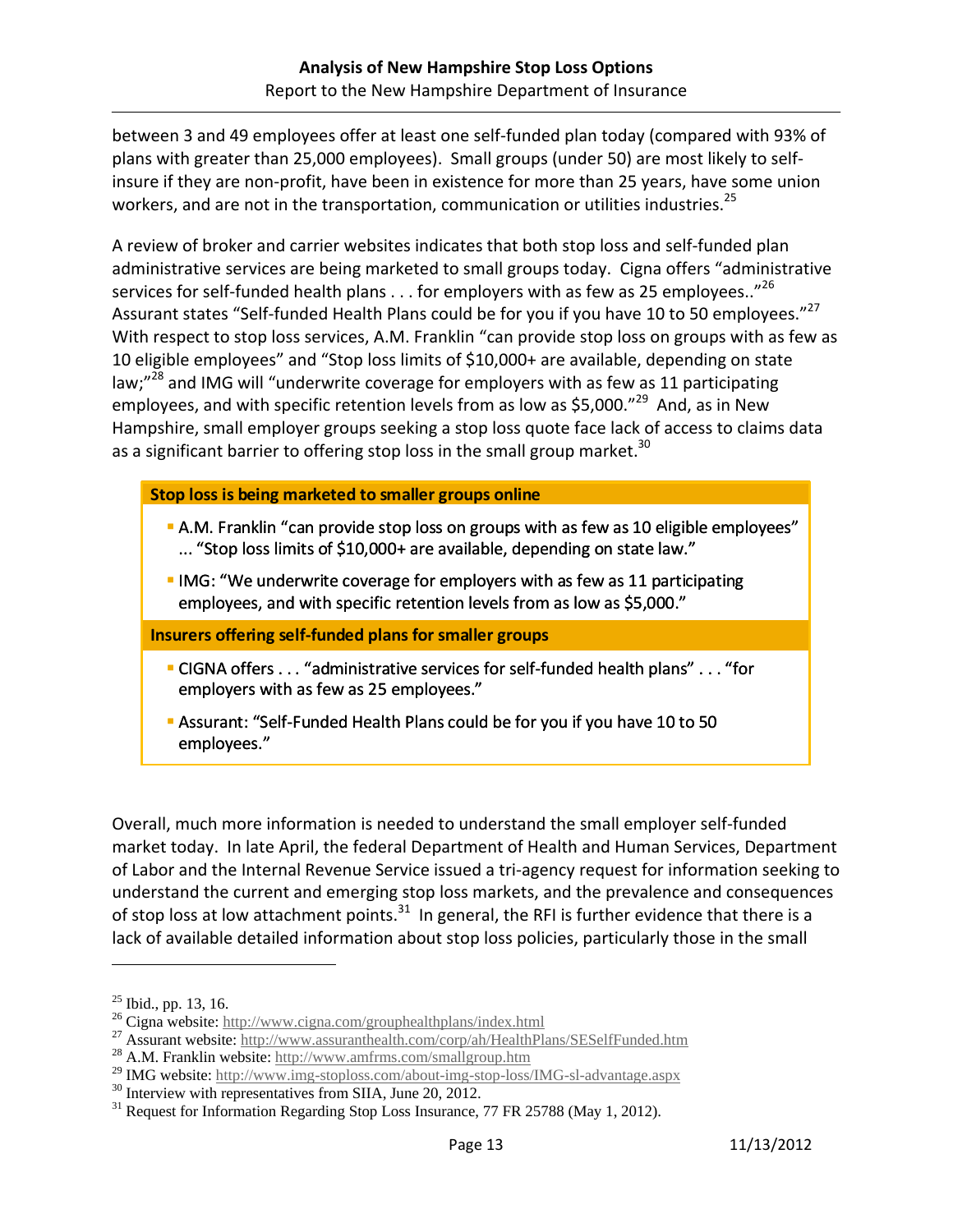group market. The information sought by the RFI includes usage, trends and prevalence; common attachment points; the process by which insurers make stop loss available to self‐ funded plans; loss ratios; administrative costs; whether there are minimum employee participation requirements for small employers; how states regulate stop loss; the effect of stop loss availability on small employers' decisions to offer insurance; and the impact of stop loss by small employers on the small group insured market. (The fact that the RFI was issued suggests that the federal government may be contemplating regulating stop loss at the federal as opposed to state level, where it has traditionally been regulated, and at times been subject to ERISA challenges.) Responses to the RFI should provide useful data and context for the New Hampshire Insurance Department. The Department may want to consider further refining its understanding of the current stop loss market by initiating data collection initiatives in New Hampshire. Such collection could take the form of a data call with targeted follow‐up, or enhanced regulatory filing requirements.

## *Legal Challenges to Stop Loss Regulation*

Given the connection between stop loss and the associated underlying employee benefit plan, the state regulation of stop loss is vulnerable to ERISA preemption challenges with the risk of such a challenge related to the degree of regulation. ERISA preemption is a complex legal analysis, the full scope of which is beyond the focus of this report. However, New Hampshire policy makers do need to keep a basic framework in mind as they consider options for regulating stop loss, as the full scope of regulatory options is demarcated by ERISA.

ERISA pre‐emption analysis has three components: ERISA pre‐empts state laws relating to employee benefit plans; state laws regulating insurance are saved from preemption (the "Savings Clause"); and employee benefit plans shall not be deemed insurance companies, insurers or engaged in the business of insurance for purposes of state laws regulating insurance.<sup>32</sup> In short, states can regulate insurance but not employee benefit plans, and selffunded plans are not in the business of insurance. $33$ 

The most well‐known case involving ERISA preemption of stop loss challenged a Maryland regulation that set minimum attachment points and considered stop loss policies issued below those levels to be health insurance policies. The 4th Circuit struck down the law, finding that the regulation used stop loss policies as a vehicle to impose requirements of Maryland health insurance law, including state mandated benefits, on self‐funded ERISA plans. American Medical Security v. Bartlett, 111 F. 3d 358 (4th Circuit 1997). The court did, however, affirm

 $32$  29 USC 1144(a) and (b)(1)-(2)

<sup>&</sup>lt;sup>33</sup> There is a large body of case law interpreting ERISA preemption, and assessing whether a state law (1) relates to employee benefit plans and is thus preempted by ERISA, and (2) regulates insurance and is thus saved from preemption. The applicable test for determining whether a state law regulates insurance has evolved over the years, and was most recently revised in Kentucky Association of Health Plans v. Miller, 538 U.S. 329 (2003). In Kentucky, the Court describes the key questions as (1) is the law specifically directed toward entities engaged in insurance, and (2) does the law substantially affect the risk pooling arrangement between insurer and insured.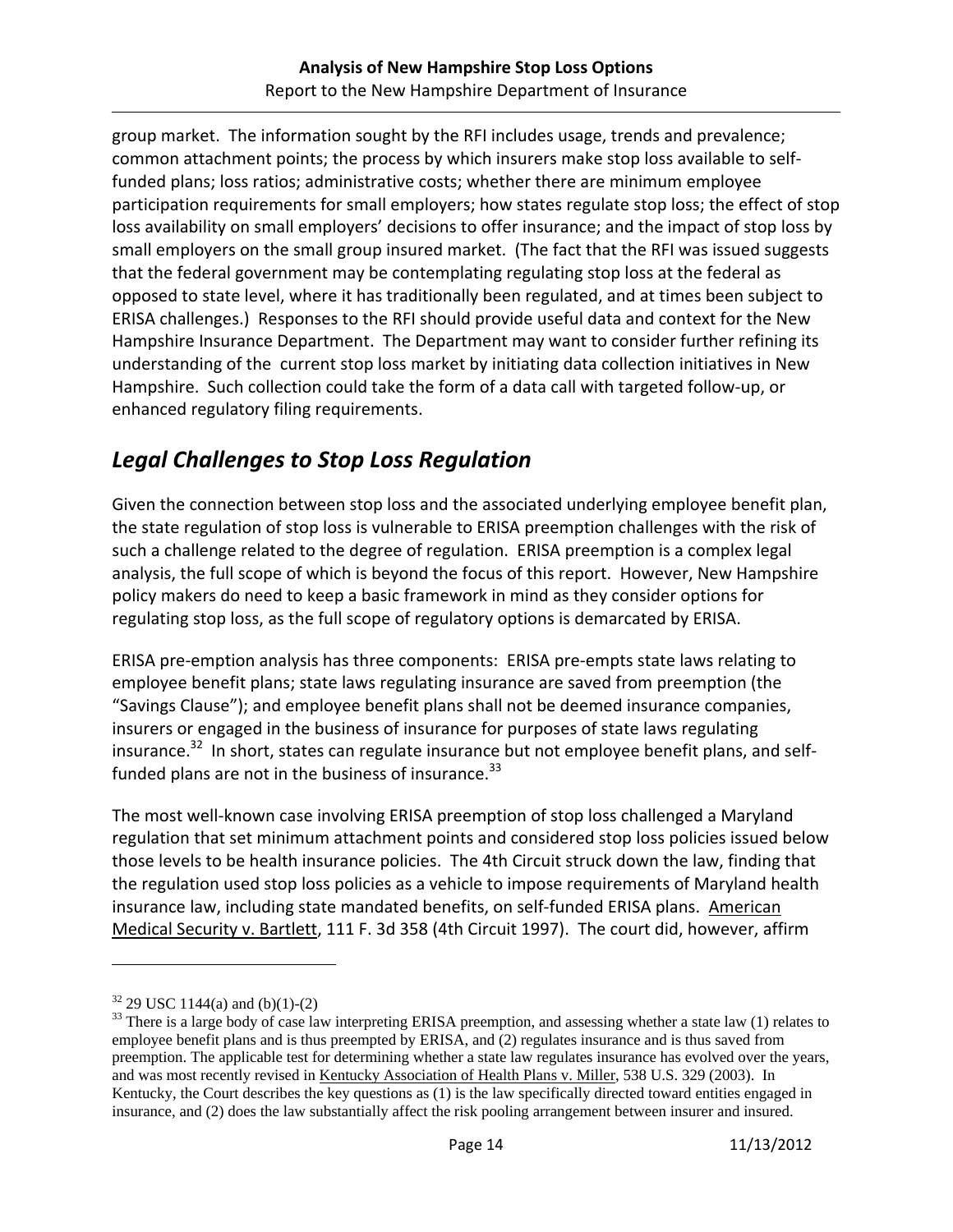that states have the right to regulate stop loss – just not with the statute at issue, which went too far in attempting to mandate the benefits self‐funded plans must cover. It is also important to note that Bartlett was decided before Kentucky Assoc. of Health Plans v. Miller, 538 U.S. 320 (2003) in which the Supreme Court revised the test for determining whether a state law regulates insurance (and thus is saved from ERISA preemption).

Other courts have upheld the application of premium taxes to stop loss carriers (even when the tax was calculated based on payments of the underlying employee benefit plan), and requiring stop loss carriers to contribute to state assessment pools and file policies for review. See General Motors Corporation, et al. v. California State Board of Equalization, et al., 815 F. 2d 1305 (9th Circuit 1987) finding the tax is intimately associated with the business of insurance and does not run afoul of the deemer clause because it is imposed on insurance companies and not benefit plans. See also Texas Dept. of Insurance v. American National Insurance Co., 55 Tex. Sup. J. 705 (2012) explaining that under ERISA's savings clause and the Supreme Court's decision in Metropolitan Life Insurance Co. v. Massachusetts, 471 U.S. 724 (1985) the state can regulate stop‐loss insurers as it does other direct health‐care insurers and require them to contribute to state pools and submit policies for review.

A separate but related question in cases addressing state regulation of stop loss, is whether stop loss is insurance or reinsurance. The courts have generally followed the standard insurance regulator approach to distinguishing insurance from reinsurance, which is that reinsurance is insurance sold to an insurance company. See, e.g., Texas Department of Insurance; McDaniel v. North American Indemnity, 2008 WL 1336832 (S.D. Ind.) ("As a matter of law under ERISA, the plans were not in the business of insurance.... Because the plans themselves were not in the business of insurance, then, NAI was acting as the plans' insurer...and not as a reinsurer of insurance companies providing primary coverage to the plans"), and Edstrom Industries, Inc. v. Companion Life Insurance Company, 516 F.3d 546, 551 (7th Circuit 2008) ("Stop loss is an insurance policy for losses that the insured self‐insured up to the limit of the deductible. [employer] is not an insurance company, but an insured....[stop loss carrier] is not a reinsurance company, but an insurance company").

The New Hampshire Supreme Court's decision in New Hampshire Motor Transport Association Employee Benefit Trust v. New Hampshire Insurance Guaranty Association, 154 N.H. 618 (S. Ct. N.H. 2006) is not inconsistent with this approach. In that case, the NH Motor Transport Association (the "Trust"), a non‐profit Multiple Employer Welfare Arrangement ("MEWA"), existed to provide health benefits to its member's employees. Member employers contributed a fixed amount per employee and the Trust administrator paid employee health claims out of the employer contributions. The Trust purchased an excess loss insurance policy from an insurance company that was subsequently liquidated, and the Trust sought coverage under the New Hampshire Insurance Guaranty Association Act and the New Hampshire Life & Health Guaranty Association Act for outstanding amounts owed to it by the excess loss carrier. The Court considered both whether the Trust was an insurer and whether the excess loss policy it purchased was direct health insurance. The Court found that the Trust was an insurer for purposes of reimbursement under the New Hampshire Insurance Guaranty Association Act,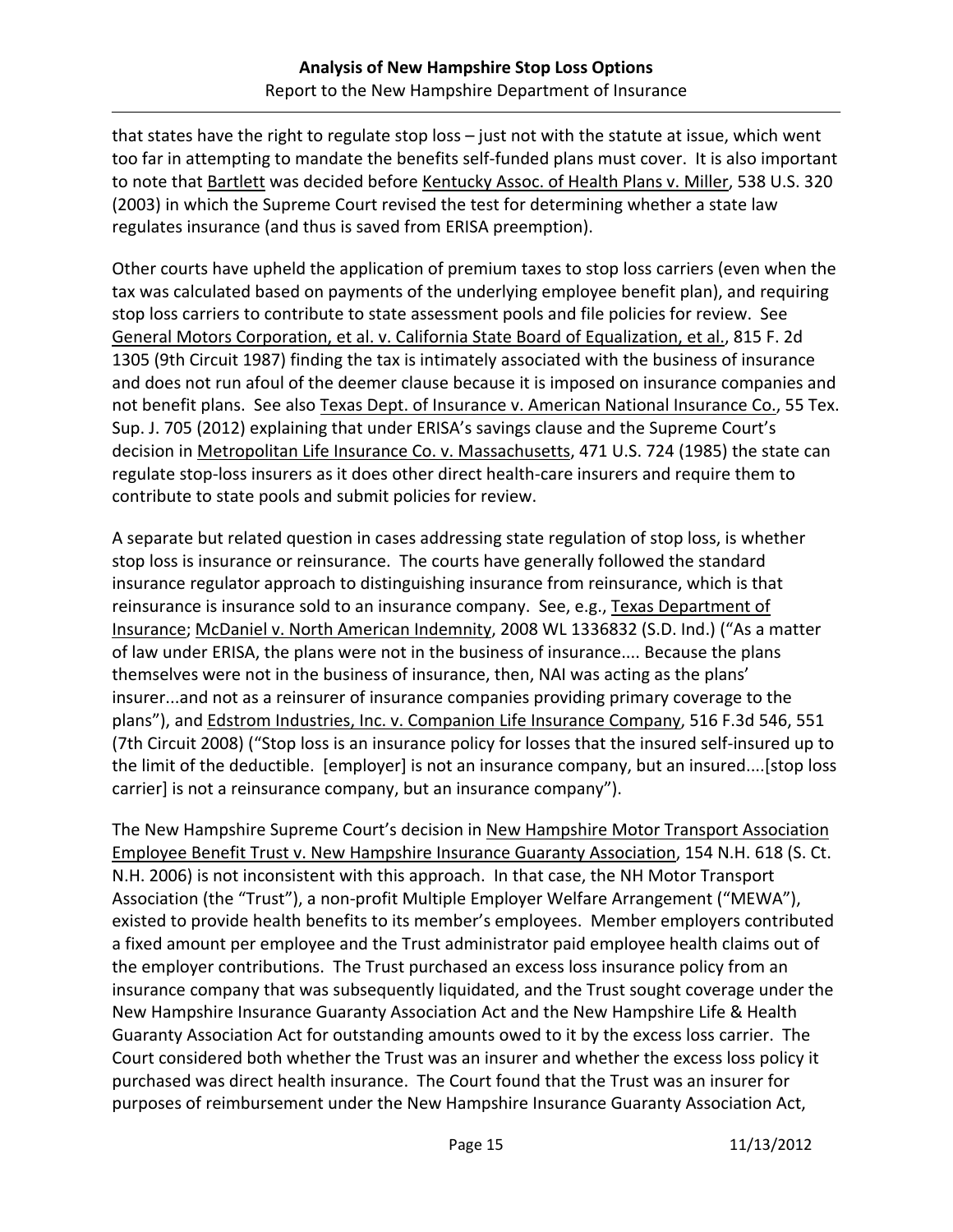which barred reimbursement to "insurers." However, given the facts of the case, including that the entity purchasing stop loss (the Trust) was a MEWA, and that NH law explicitly deems MEWAs to be insurers for purposes of NH law regulating health insurance, it does not necessarily follow that an employer purchasing stop loss directly on its own behalf is also an "insurer" under NH jurisprudence. As for the second question, the Court found that stop loss was not "direct" health insurance for purposes of the New Hampshire Life & Health Guaranty Act (direct health insurance policies are eligible for reimbursement under the Act) because the Trust was not insured against its own illness or injury. The Court left open the possibility that stop loss could properly be considered health insurance, which is consistent with the position that states can regulate the stop loss product and insurers.  $34$  Moreover, the Court does not preclude an alternative assertion that stop loss is a form of direct insurance, subject to state regulation, albeit not direct "health" insurance.

Overall, New Hampshire, when considering regulation of stop loss, should keep in mind the distinction between regulating the stop loss insurance and the underlying benefit plan – there is no bright line test, but, as a general guideline, the more aggressive the regulation, the more susceptible it is to an ERISA challenge. $35$ 

<sup>34 154</sup> N.H. 618, 625 (2006)

<sup>&</sup>lt;sup>35</sup> The Self-Insurance Institute of America is arguing that California's proposed bill is likely preempted by ERISA as ERISA prohibits states from imposing regulations that affect the administration of self-funded group health plans and the legislation would restrict employer risk transfer arrangements, directly affecting plan administration. SIAA letter to CA Senate Health Committee dated 4/17/12 in opposition to SB1431.

http://www.siia.org/files/DEFEAT\_SB1431/SIIA%20Comments%20-%20Oppose%20SB1431.pdf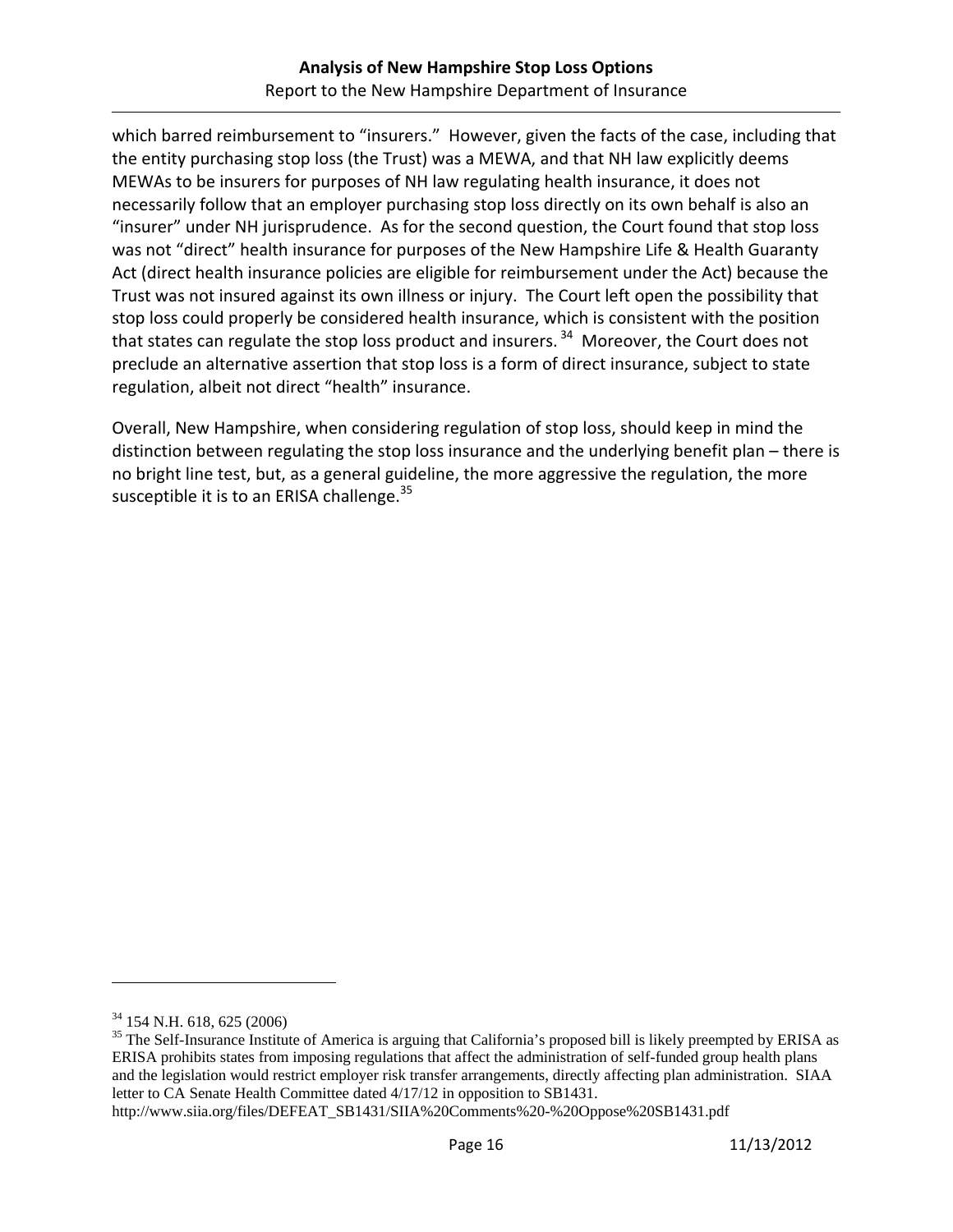# **IV. Regulatory Options**

New Hampshire may choose from a range of approaches to regulating stop loss insurance. In this section, we present and analyze four potential regulatory options:

- **Option 1: Maintain the status quo.** Current New Hampshire law follows the 1995 NAIC model in prohibiting the sale of stop loss insurance policies with an individual attachment point below \$20,000 annually. The law also includes limits on aggregate attachment points based on group size and regulates the rating factors that may be used in pricing the product. *New Hampshire could decide that current law provides the appropriate level of regulation.*
- **Option 2: Increase attachment points.** The NAIC is considering amendments to its 1995 model that may increase individual and aggregate attachment points. *New Hampshire could amend its law to follow any new attachment points adopted by the NAIC, or it could amend state attachment points independent of any NAIC action.*
- **Option 3: Stricter regulation of stop loss.** Stop loss regulation could be better calibrated if more was known about how the product is marketed to small groups, and if standard consumer protection standards were incorporated into stop loss regulation. *New Hampshire could use its current regulatory authority more aggressively and could strengthen consumer protections.*
- **Option 4: Ban stop loss for small groups.** Three states ban stop loss for small groups. In New York and Oregon, the ban applies to groups with 50 or fewer employees. In Delaware, the ban applies to groups with 15 or fewer employees. *New Hampshire could replace its current regulation of stop loss in the small group market with a ban on stop loss for groups with 50 or fewer employees.*

## *Discussion of Option 1: Status Quo*

The fact that New Hampshire has a stop loss regulation in place that appears to be working well makes the status quo an option to consider. While the ACA‐required rating reforms scheduled for implementation in 2014 will create some new market dynamics, they may be less of an issue in the New Hampshire small group market than in other states. As discussed in Section II, New Hampshire currently has a 3.5:1 rate band in the small group market and prohibits the use of health experience in rating. This means rate compression in 2014 will not be as pronounced as it is in other states with broader rate bands and use of health experience today.

A countervailing consideration is that, other than age, the most important rating factor in the current New Hampshire market is group size, which will be eliminated in 2014. This means that the largest of the small groups (35‐50 employees) may lose an important rating advantage in 2014. These larger groups help enlarge and stabilize the small group pool today, and they are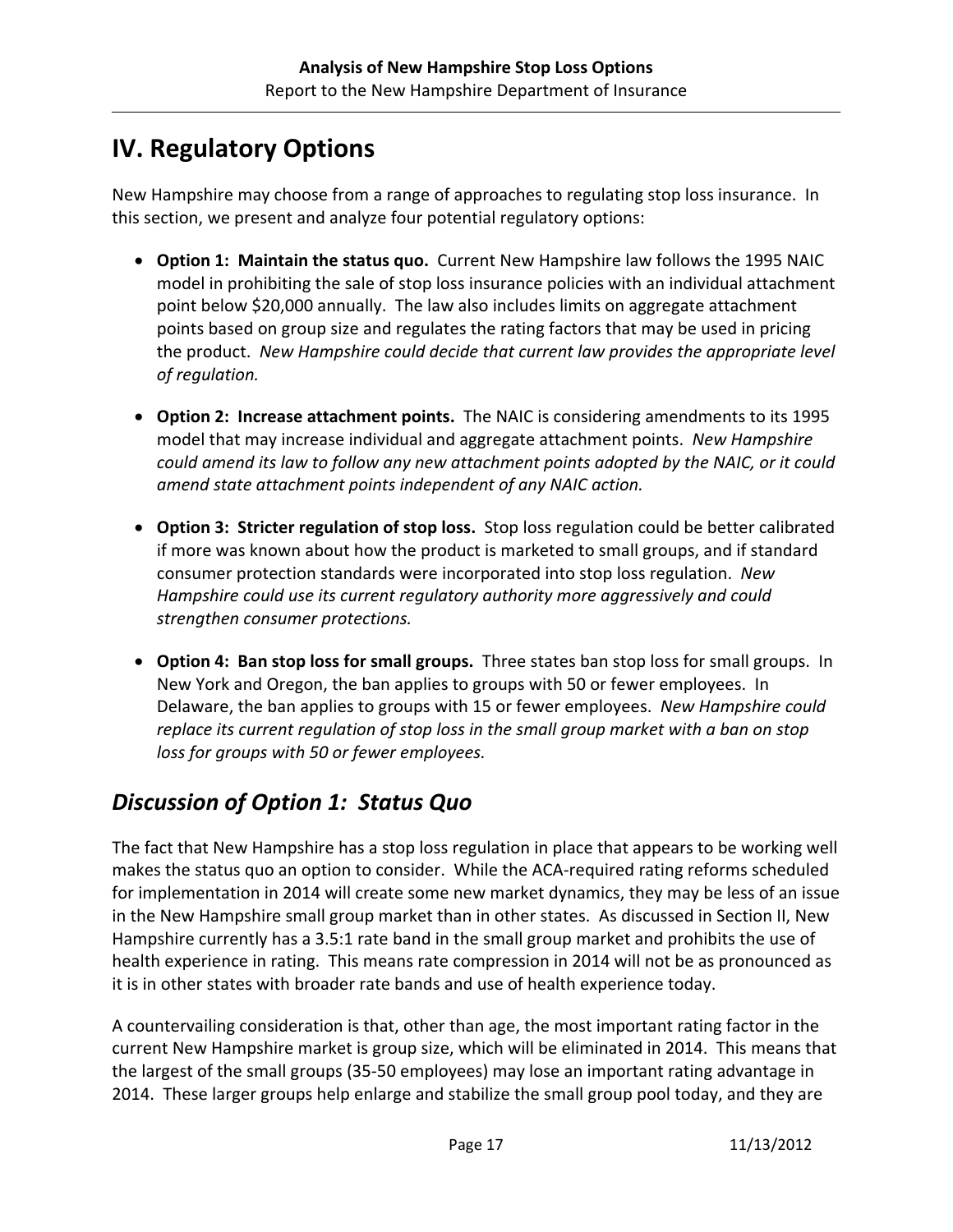the groups most likely to be a target market for those promoting self‐funding, especially with the safety net of community rating should their claims experience deteriorate.

#### **Other Considerations**

- Current stop loss regulation appears to be well accepted in the marketplace, particularly after a 2009 enforcement action in which an out‐of‐state broker was fined for violating the stop loss regulations.
- The two largest carriers, Anthem and Harvard-Pilgrim, support the current regulation and do not compete for ASO business in the small group market.
- The Self-Insurance Institute of America interprets the NAIC-commissioned Milliman study to support \$20,000 individual attachment points, but not higher ones.
- Brokers report that it is difficult to obtain comprehensive claims data on small groups, which prevents stop loss insurers from being able to effectively underwrite small groups.
- Opposition among some stakeholders to expanded government regulation may make it difficult to enact new protections, at least in the absence of clear evidence of market failure.
- Medical inflation erodes the value of \$20,000 individual attachment points each year, meaning that small businesses can self‐fund more easily without assuming as much risk.
- The volume of web‐based advertising encouraging small groups to self‐fund is likely to increase demand for stop loss coverage and put pressure on the New Hampshire marketplace to offer viable self‐funding choices for groups with the most favorable claims trends.

#### *Discussion of Option 2: Higher Attachment Points*

A second option for New Hampshire would be to increase its attachment points, especially the \$20,000 individual attachment point. The current regulation anticipates the possibility for increases by providing the procedure discussed in Section II for the Department to increase attachment points based on medical inflation. The Department's consideration of this option can be informed by the Milliman study and other work that the NAIC is doing to determine whether the NAIC model should be updated.

The NAIC has not come to a final decision yet, but, as discussed in Section III, a preliminary recommendation, based on the Milliman analysis, called for increasing the individual attachment point to \$60,000 and the aggregate attachment point to 130% of expected claims for groups up to 50 employees. That recommendation is disputed by SIIA, which interprets the Milliman data to support leaving the attachment points at the 1995 levels. If the NAIC were to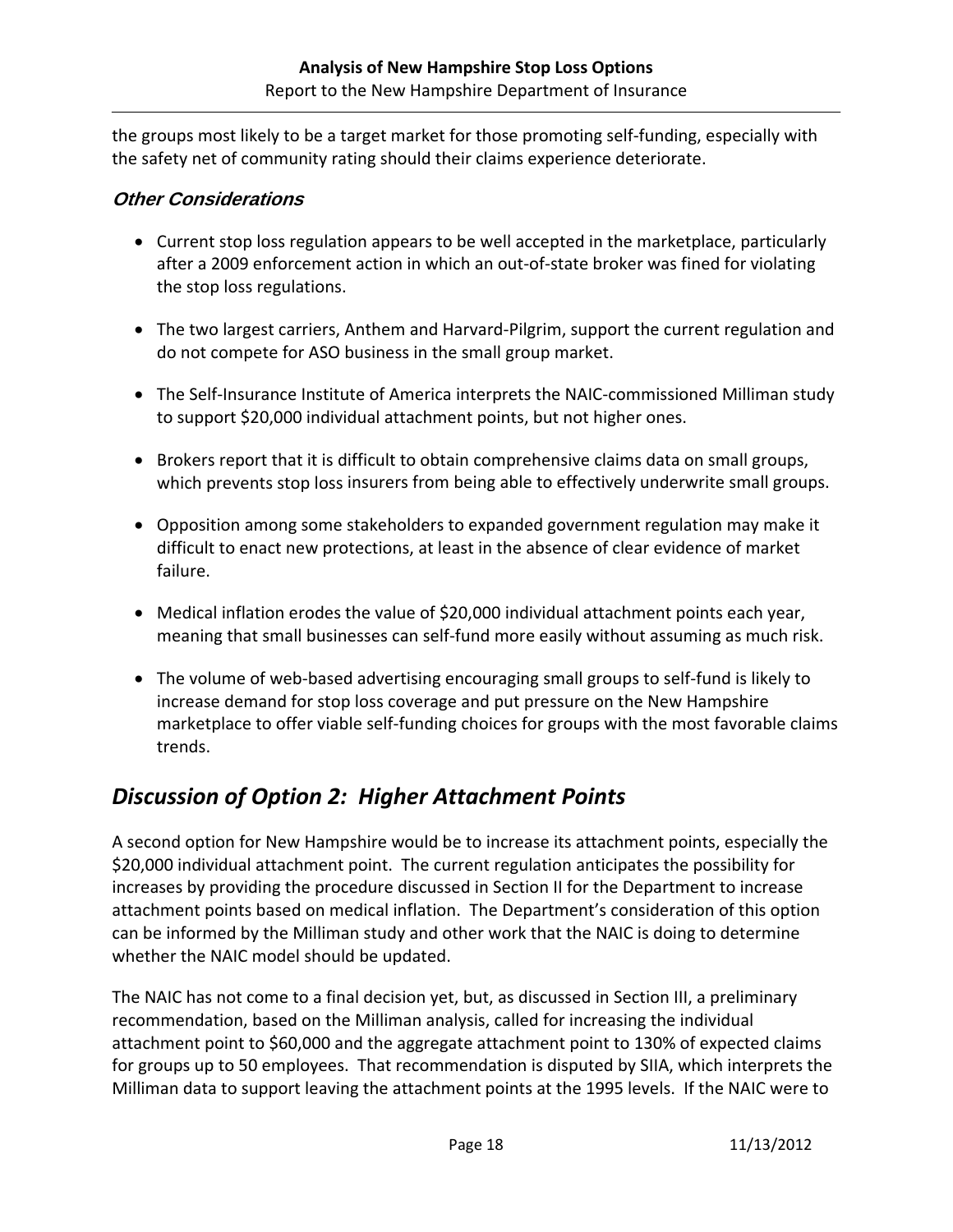approve substantial increases in attachment points, that decision would merit careful consideration by the New Hampshire Insurance Department, including the degree to which the changes could be accomplished under the current regulation. The Department could also look to other states, but it appears that most states are waiting for the NAIC to act before considering their options. At this point, only one state has a higher attachment point than New Hampshire (Oklahoma is at \$25,000). California has legislation pending that would set individual attachment points at \$60,000, but today there are no states to look to for evidence of what happens if attachment points are double or triple New Hampshire's current levels.

#### **Other Considerations**

- If New Hampshire's current attachment points were increased to keep pace with medical inflation, the new attachment points would be \$25,000 per individual and the lower of the greater of \$5,000 x the number of group members; 120% of expected claims; or \$25,000.
- Minnesota and Vermont are the only other states to join New Hampshire in adopting the full 1995 NAIC model, including \$20,000 individual attachment points. (Vermont has incorporated additional requirements, as described above.) Other states, including Maryland and Nevada, have adopted \$10,000 individual attachment points. See Chart 1 on page 2.
- The current NAIC study reflects broad concern among the states that current attachment points may be too low, especially given the added incentives to self‐fund when the ACA‐ required reforms are implemented in 2014.
- The federal government is also taking a careful look at the potential for self‐funding to destabilize small group risk pools in 2014, as reflected in the tri‐agency request for information that is pending.
- Average stop loss attachment points for the large group market are generally much higher. The Rand study reports on a survey that found individual attachment points, across all firms large and small, ranging from \$20,000 to \$300,000 with a "perceived average" of \$125,000.

## *Discussion of Option 3: Tighten Regulation of Stop Loss*

New Hampshire has a number of regulatory provisions applicable to stop loss that go beyond regulating attachment points. These provisions include rate and form filing requirements and compliance with certain rating rules. The Department's aggressive action against one company that was violating the rules appears to have resonated with other carriers and brokers. The Department may want to consider assessing its current filing requirements and working proactively with the market to ensure they are understood and followed. This kind of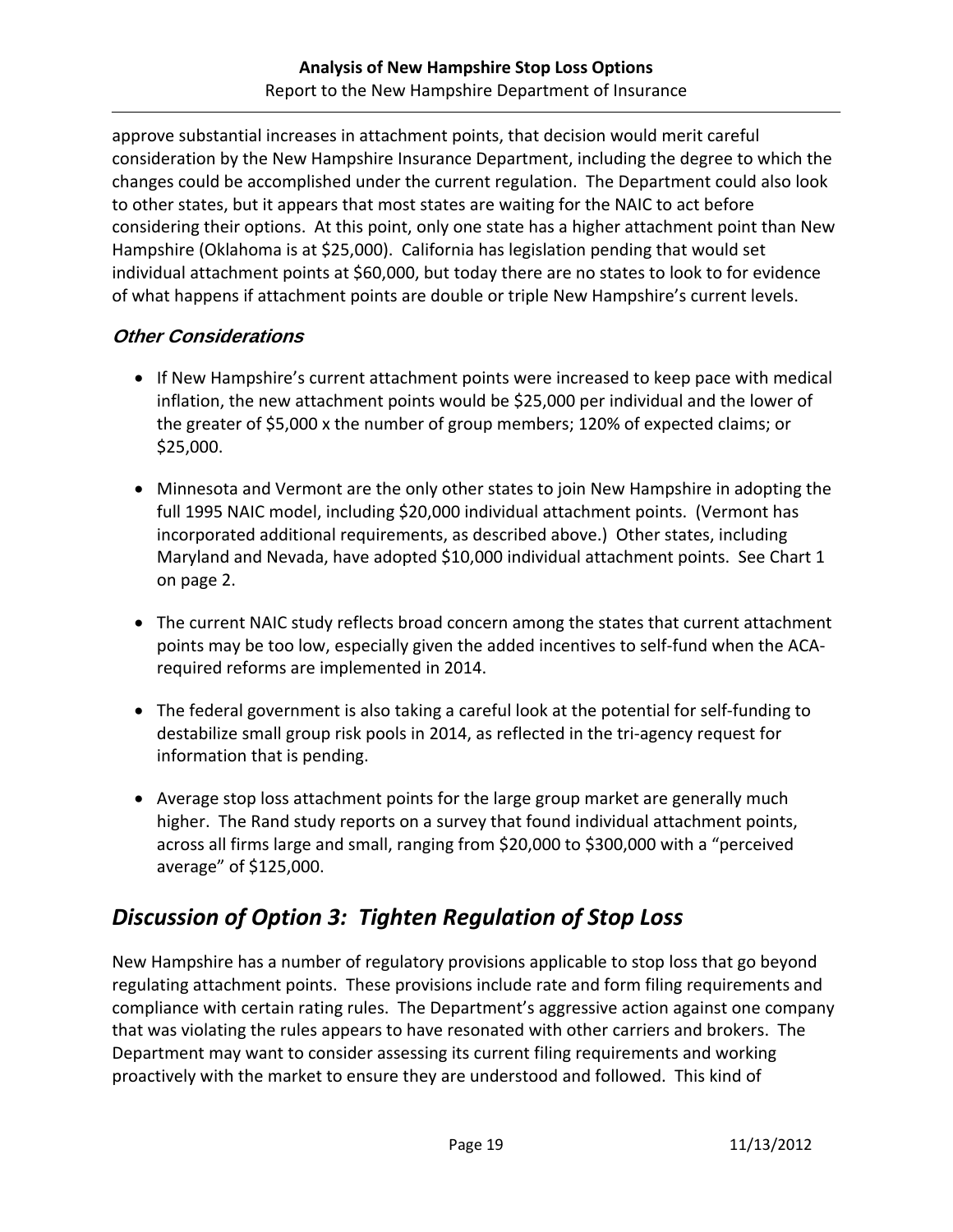engagement could provide more information about how stop loss is marketed to groups under 50 and whether there is need for additional regulation.

The Department might also consider data collection efforts beyond the filing requirements of current regulations. Given the apparent gap between self-funded lives in the small group market and available information on stop loss policies and practices, the Department could issue a data call with targeted follow‐up. Other options include enhancing the filing requirements applicable to stop loss carriers to include more robust actuarial information, similar to that required by Vermont.

The Department also could consider adopting one or more of the approaches taken by other states, described in Section III, that go beyond setting minimum attachment points. For the reasons described in that section, consumer protections are a particular concern in the small group market, where employers have less bargaining power with insurers. Another option is to require stop loss carriers to issue "tail" coverage so that claims incurred during the coverage period would be covered regardless of when reported.

To the extent that consumer protections applicable to small group insurance are extended to stop loss, the state will insure that small businesses are not self‐funding to avoid specific consumer protections. There is, however, an ERISA‐based limitation on this strategy, which is that any such protections must be legitimate forms of insurance regulation and not backdoor attempts to regulate the employer's health benefit plan. There also will be a cost to any new regulations that must be balanced against the benefits.

# *Discussion of Option 4: Ban Stop Loss for Small Groups*

Three states – Delaware, New York, and Oregon – have banned stop loss for small groups. This is the simplest and most direct way to protect against adverse selection and ensure equal treatment for consumer protection purposes. Supporters of a ban note that self‐funding becomes much riskier as group size decreases, and that a clear cut‐off line on stop loss is the most effective way to prevent groups from claiming to self-funding when they are not really prepared to assume the risks of self‐funding.

Opponents of a ban note that small groups are already self‐funding with stop loss policies, and that this market should be allowed to grow and mature, with other, more calibrated regulation, such as minimum attachment points, as needed. Failure to allow this option could lead some small employers to drop health care coverage.